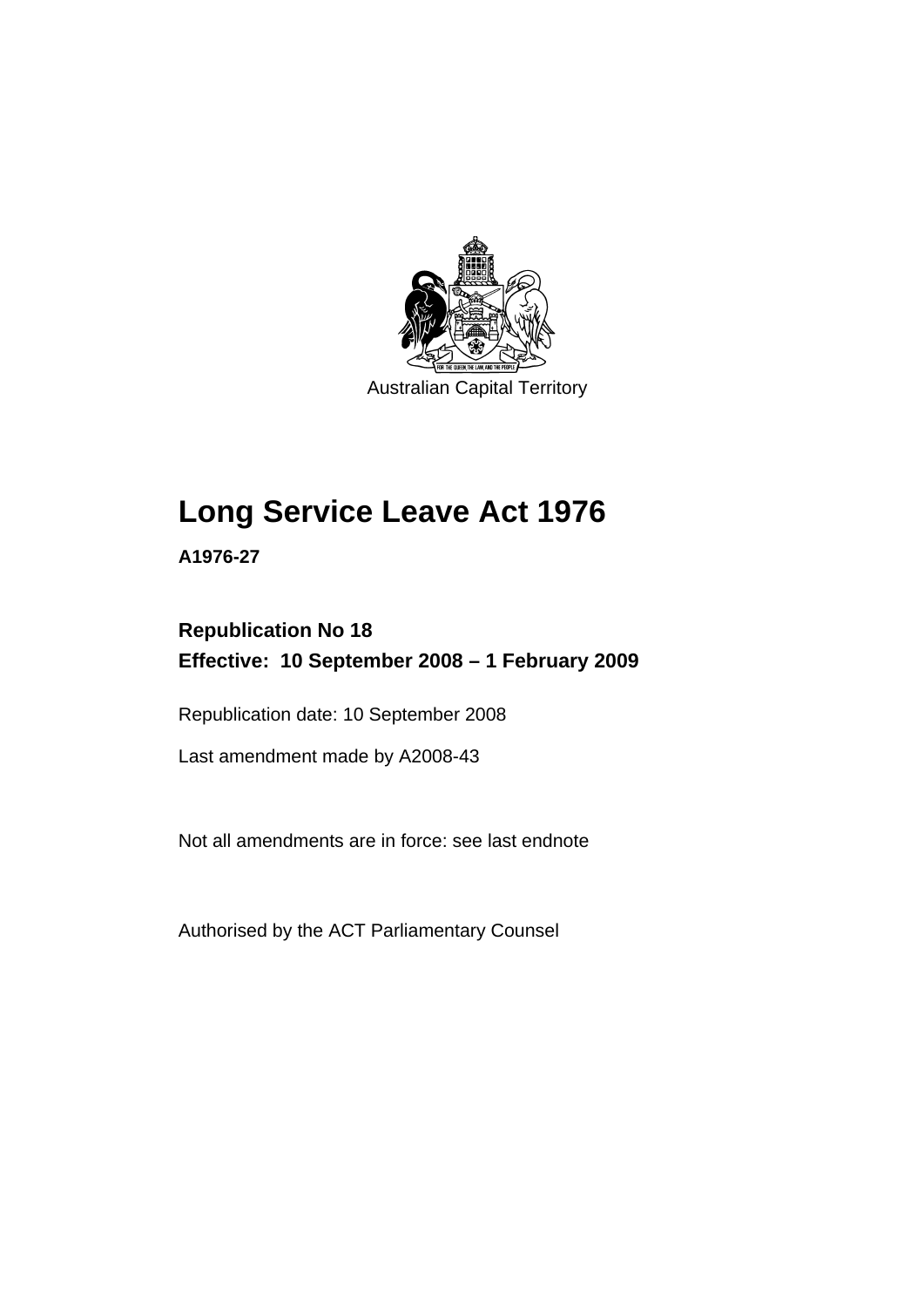### **About this republication**

#### **The republished law**

This is a republication of the *Long Service Leave Act 1976* (including any amendment made under the *Legislation Act 2001*, part 11.3 (Editorial changes)) as in force on 10 September 2008*.* It also includes any amendment, repeal or expiry affecting the republished law to 10 September 2008.

The legislation history and amendment history of the republished law are set out in endnotes 3 and 4.

#### **Kinds of republications**

The Parliamentary Counsel's Office prepares 2 kinds of republications of ACT laws (see the ACT legislation register at www.legislation.act.gov.au):

- authorised republications to which the *Legislation Act 2001* applies
- unauthorised republications.

The status of this republication appears on the bottom of each page.

#### **Editorial changes**

The *Legislation Act 2001*, part 11.3 authorises the Parliamentary Counsel to make editorial amendments and other changes of a formal nature when preparing a law for republication. Editorial changes do not change the effect of the law, but have effect as if they had been made by an Act commencing on the republication date (see *Legislation Act 2001*, s 115 and s 117). The changes are made if the Parliamentary Counsel considers they are desirable to bring the law into line, or more closely into line, with current legislative drafting practice.

This republication does not include amendments made under part 11.3 (see endnote 1).

#### **Uncommenced provisions and amendments**

If a provision of the republished law has not commenced or is affected by an uncommenced amendment, the symbol  $\mathbf{U}$  appears immediately before the provision heading. The text of the uncommenced provision  $\overline{or}$  amendment appears only in the last endnote.

#### **Modifications**

If a provision of the republished law is affected by a current modification, the symbol  $\mathbf{M}$ appears immediately before the provision heading. The text of the modifying provision appears in the endnotes. For the legal status of modifications, see *Legislation Act 2001*, section 95.

#### **Penalties**

The value of a penalty unit for an offence against this republished law at the republication date is—

- (a) if the person charged is an individual—\$100; or
- (b) if the person charged is a corporation—\$500.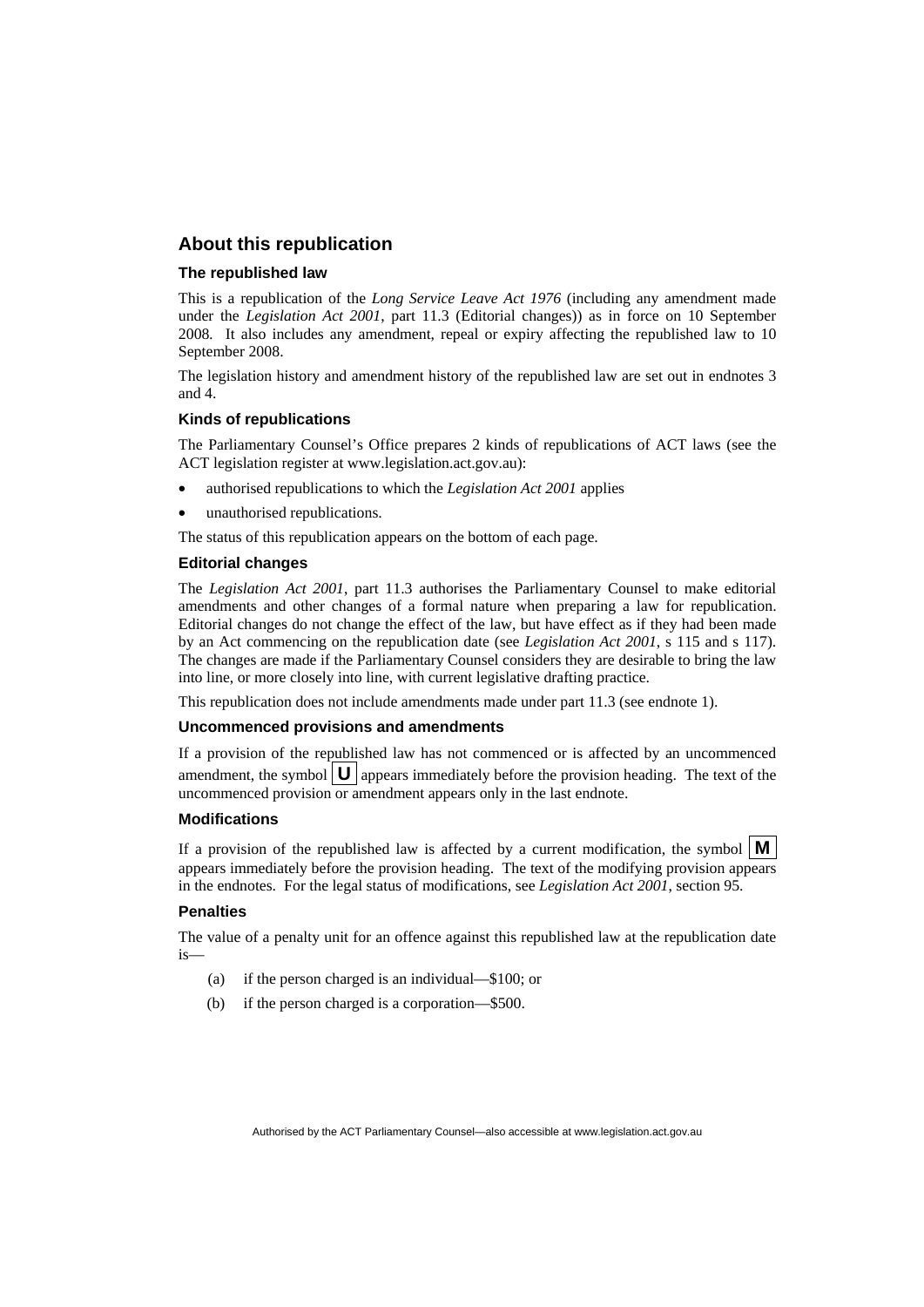

# **[Long Service Leave Act 1976](#page-6-0)**

# **Contents**

10/09/08

| Part 1          | <b>Preliminary</b>                                         |            |
|-----------------|------------------------------------------------------------|------------|
| 1               | Name of Act                                                | 2          |
| $\overline{2}$  | Dictionary                                                 | 2          |
| 2A              | <b>Notes</b>                                               | 2          |
| 2B              | Offences against Act—application of Criminal Code etc      | 3          |
| Part 2          | <b>Important concepts</b>                                  |            |
| 2C              | Commission recipients may be employees                     | 4          |
| 2D              | Benefits under this Act and LSL (BCI) Act                  | 4          |
| 2E              | Benefits under this Act and LSL (CCI) Act                  | 4          |
| 2F              | Working out remuneration-employee also receives commission | 5          |
| 2G              | Periods of service                                         | 5          |
| 3               | Entitlement to long service leave                          |            |
| 4               | Amount of long service leave                               |            |
| R <sub>18</sub> | Long Service Leave Act 1976                                | contents 1 |

Page

Authorised by the ACT Parliamentary Counsel—also accessible at www.legislation.act.gov.au

Effective: 10/09/08-01/02/09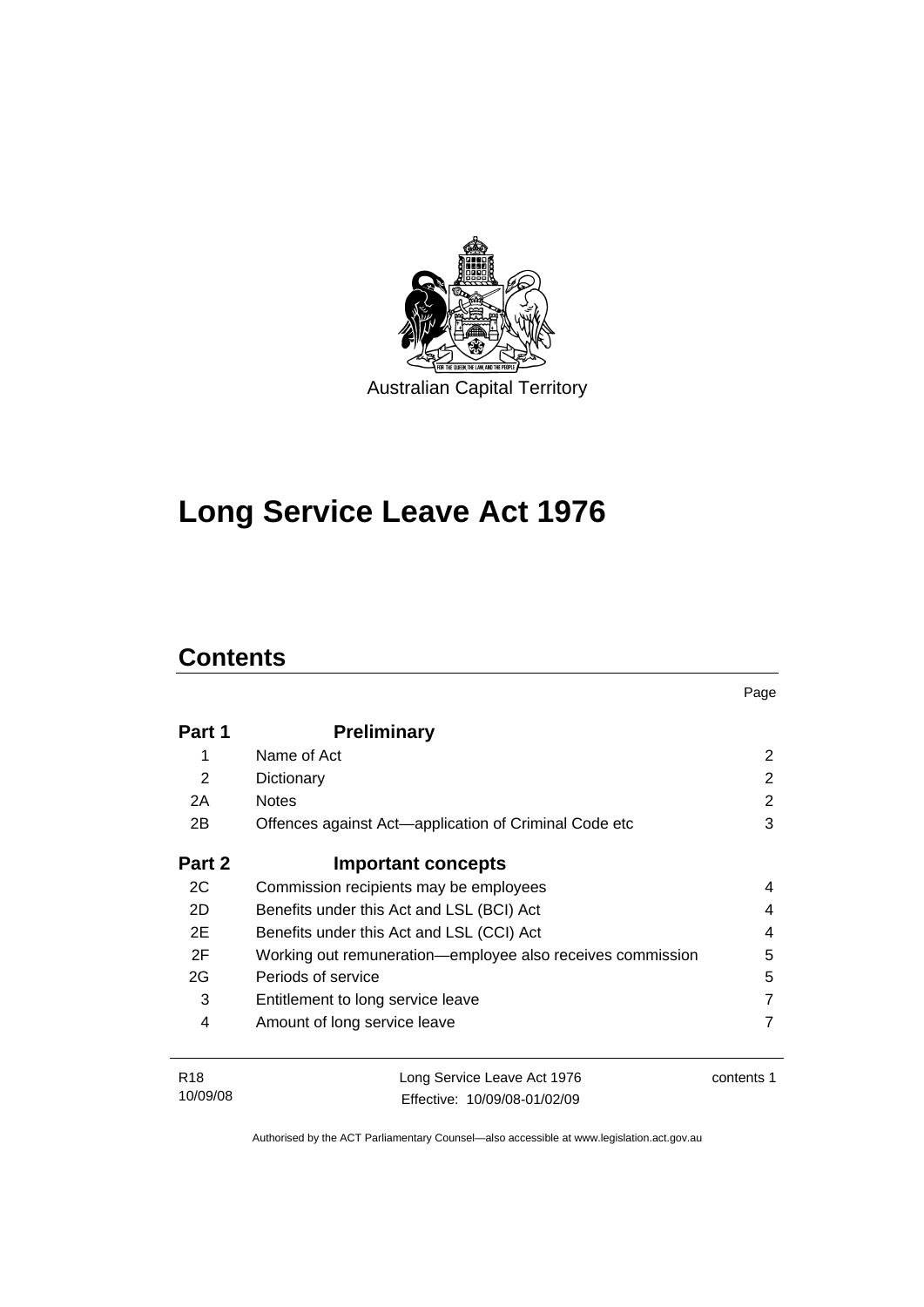#### **Contents**

|                     | <b>Grant of leave</b>                            | Page                    |
|---------------------|--------------------------------------------------|-------------------------|
| 6<br>$\overline{7}$ |                                                  | 8<br>8                  |
|                     | Payment for leave                                |                         |
| 8<br>9              | Manner of payment for leave                      | 9<br>10                 |
| 10                  | Public holidays not to count as leave            | 10                      |
| 10A                 | Service not affected by transmission of business | 11                      |
| 11                  | Continuity of service in certain cases           | 11                      |
| <b>11A</b>          | Service with associated companies                | 12                      |
| 11C                 | Pay in lieu of long service leave                |                         |
| 11D                 | Pro rata long service leave entitlement          | $12 \overline{ }$<br>13 |
| 12                  | Calculation of ordinary remuneration             | 14                      |
|                     | Long service leave records                       |                         |
| Part 3              | <b>Administration and enforcement</b>            |                         |
| 13                  | Registrar of long service leave                  | 16                      |
| 13A                 | Appointment of authorised officers               | 16                      |
| 13B                 | Identity cards                                   | 17                      |
| 13C                 | Powers of entry of authorised officers           | 17                      |
| 13D                 | Complaints                                       | 18                      |
| 13E                 | Notice to comply with Act                        | 19                      |
| 13F                 | Review of directions by registrar                | 19                      |
| 13G                 | Review of decisions                              | 19                      |
| 13J                 | Liability                                        | 20                      |
| 13K                 | Delegation by registrar                          | 20                      |
| Part 4              | <b>Miscellaneous</b>                             |                         |
| 14                  | No contracting out                               | 21                      |
| 17                  | Approved forms                                   | 21                      |
| 18                  | Regulation-making power                          | 21                      |
| <b>Dictionary</b>   |                                                  | 22                      |
|                     |                                                  |                         |
| <b>Endnotes</b>     |                                                  |                         |
| 1                   | About the endnotes                               | 25                      |
| contents 2          | Long Service Leave Act 1976                      | R <sub>18</sub>         |
|                     | Effective: 10/09/08-01/02/09                     | 10/09/08                |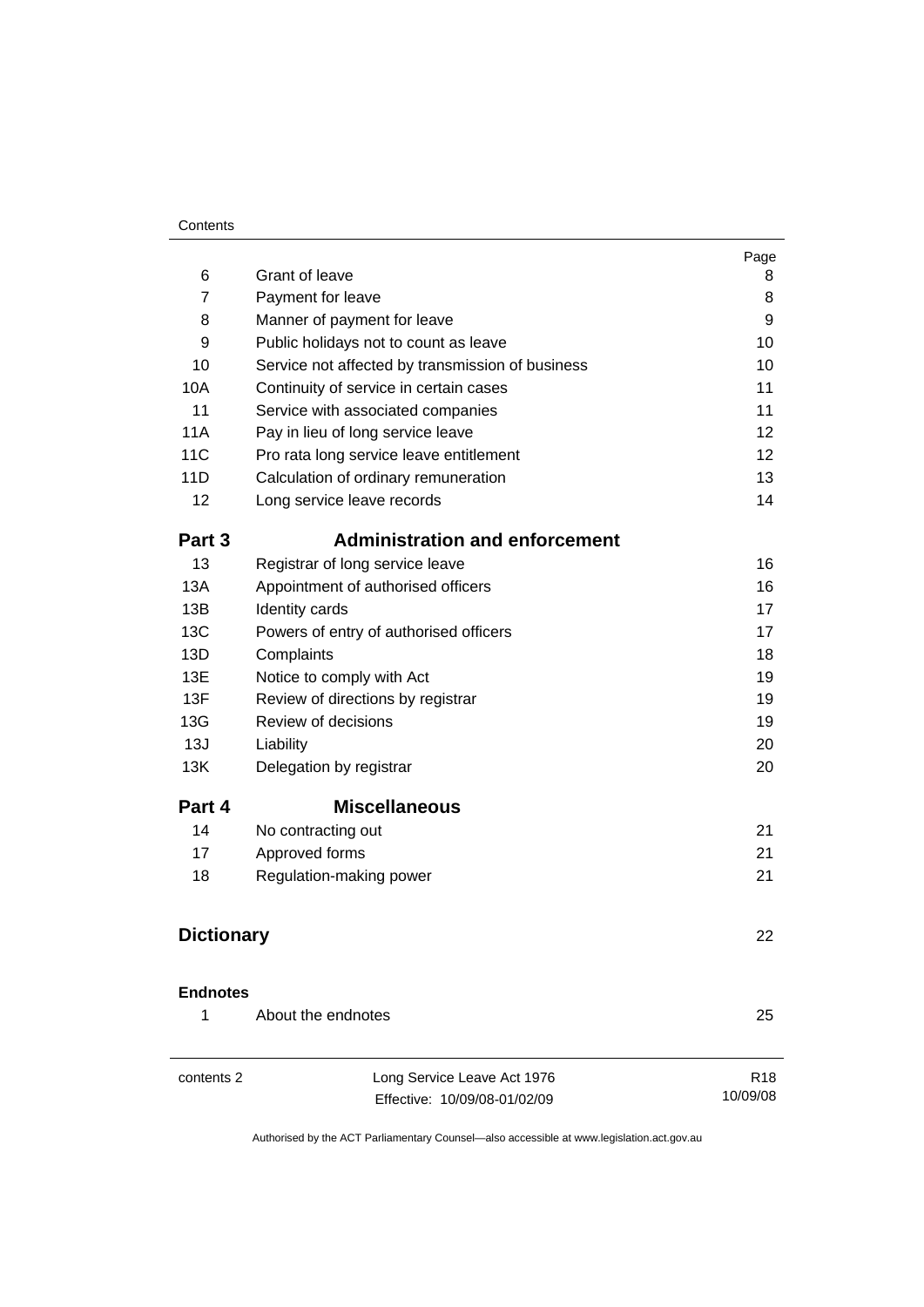**Contents** 

|   |                        | Page |
|---|------------------------|------|
| 2 | Abbreviation key       | 25   |
| 3 | Legislation history    | 26   |
| 4 | Amendment history      | 29   |
| 5 | Earlier republications | 34   |
| 6 | Uncommenced amendments | 35   |

R18 10/09/08 Long Service Leave Act 1976 Effective: 10/09/08-01/02/09

contents 3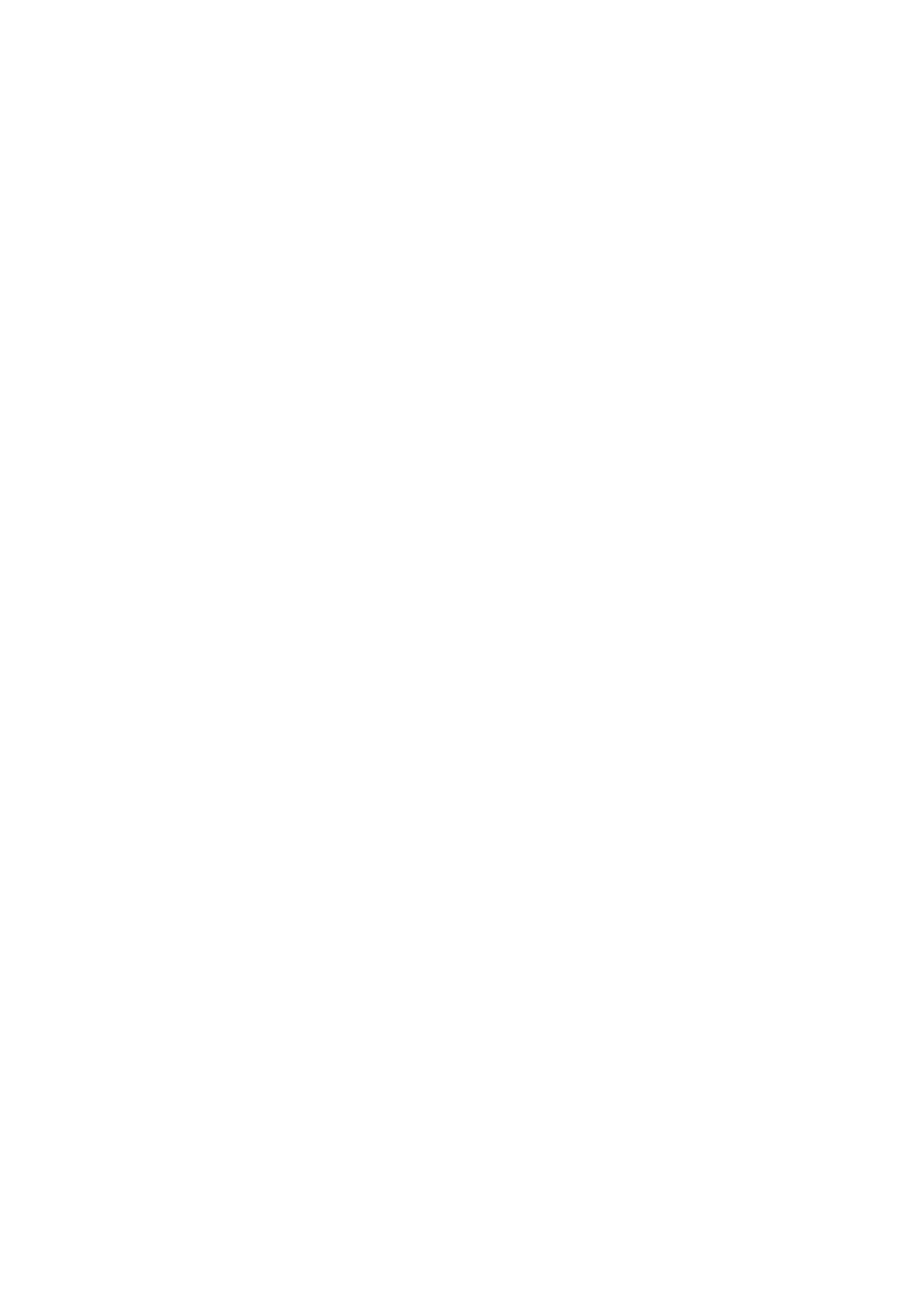<span id="page-6-0"></span>

# **Long Service Leave Act 1976**

An Act relating to long service leave

R18 10/09/08

I

Long Service Leave Act 1976 Effective: 10/09/08-01/02/09

page 1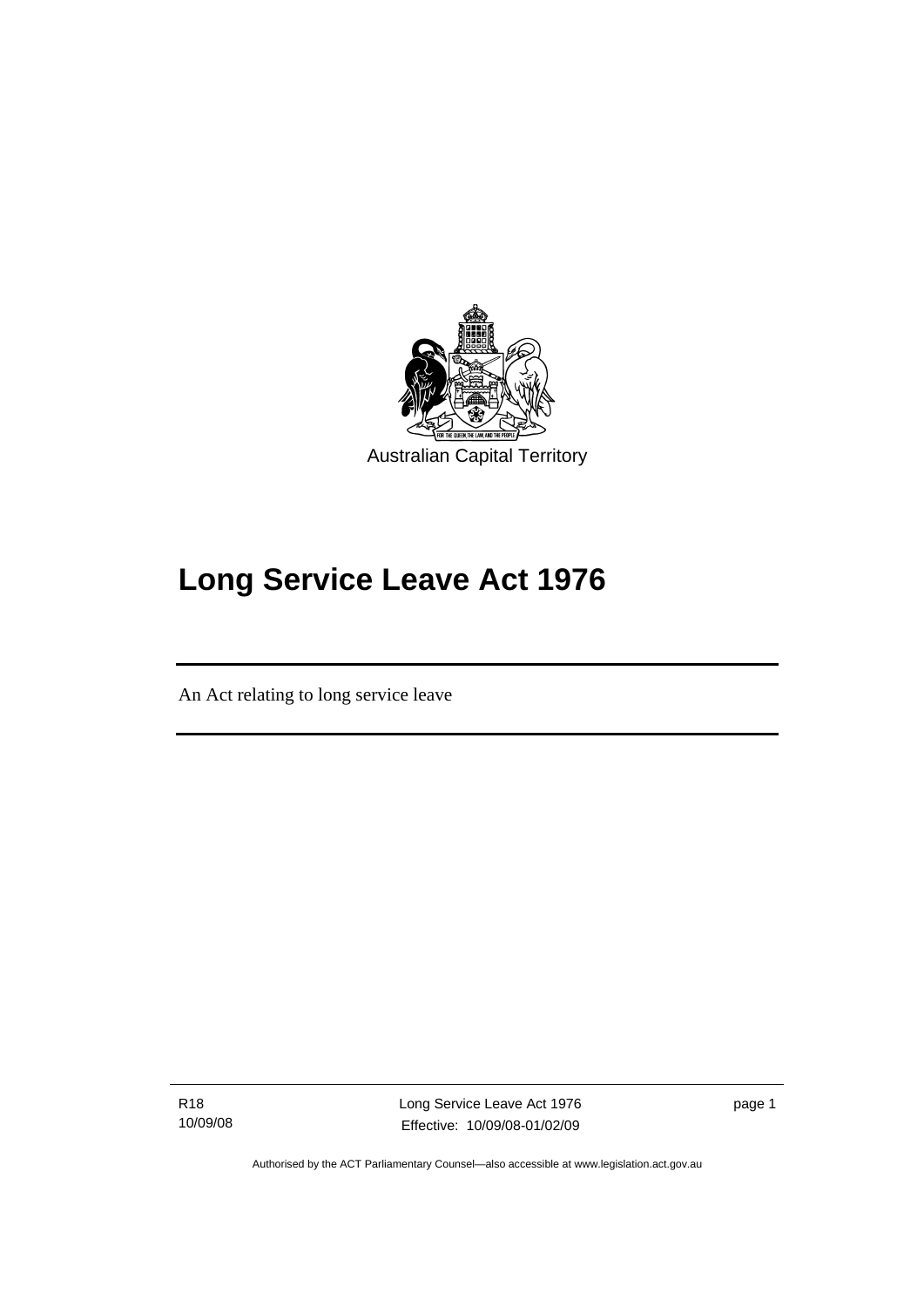#### <span id="page-7-0"></span>Part 1 **Preliminary**

Section 1

## **Part 1** Preliminary

#### **1 Name of Act**

This Act is the *Long Service Leave Act 1976*.

#### **2 Dictionary**

The dictionary at the end of this Act is part of this Act.

*Note 1* The dictionary at the end of this Act defines certain terms used in this Act, and includes references (*signpost definitions*) to other terms defined elsewhere in this Act.

> For example, the signpost definition '*period of service*—see section 2G.' means that the term 'period of service' is defined in that section.

*Note 2* A definition in the dictionary (including a signpost definition) applies to the entire Act unless the definition, or another provision of the Act, provides otherwise or the contrary intention otherwise appears (see Legislation Act, s 155 and s 156 (1)).

#### **2A Notes**

A note included in this Act is explanatory and is not part of this Act.

*Note* See the Legislation Act, s 127 (1), (4) and (5) for the legal status of notes.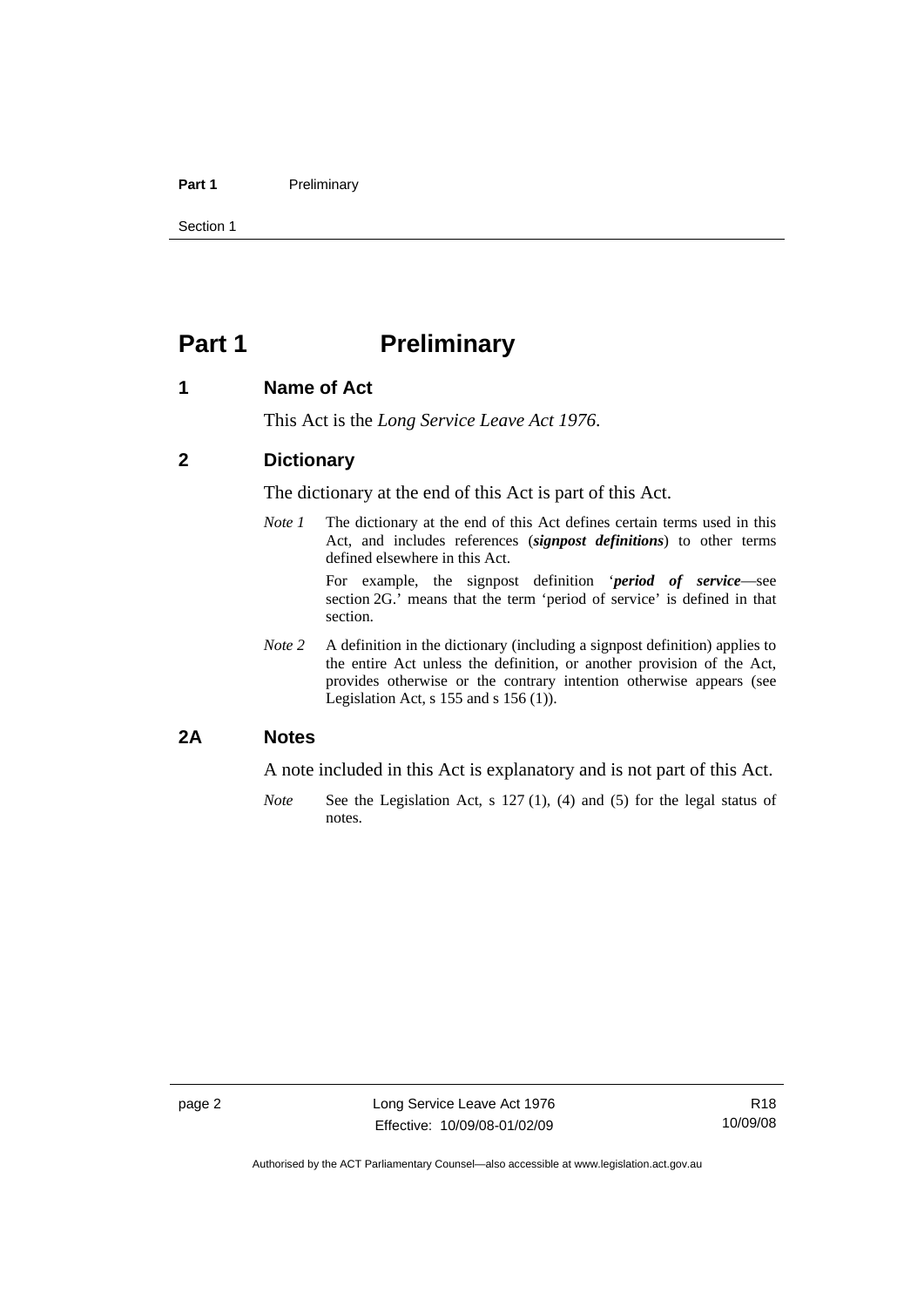## <span id="page-8-0"></span>**2B Offences against Act—application of Criminal Code etc**

Other legislation applies in relation to offences against this Act.

#### *Note 1 Criminal Code*

The Criminal Code, ch 2 applies to all offences against this Act (see Code, pt 2.1).

The chapter sets out the general principles of criminal responsibility (including burdens of proof and general defences), and defines terms used for offences to which the Code applies (eg *conduct*, *intention*, *recklessness* and *strict liability*).

*Note 2 Penalty units* 

The Legislation Act, s 133 deals with the meaning of offence penalties that are expressed in penalty units.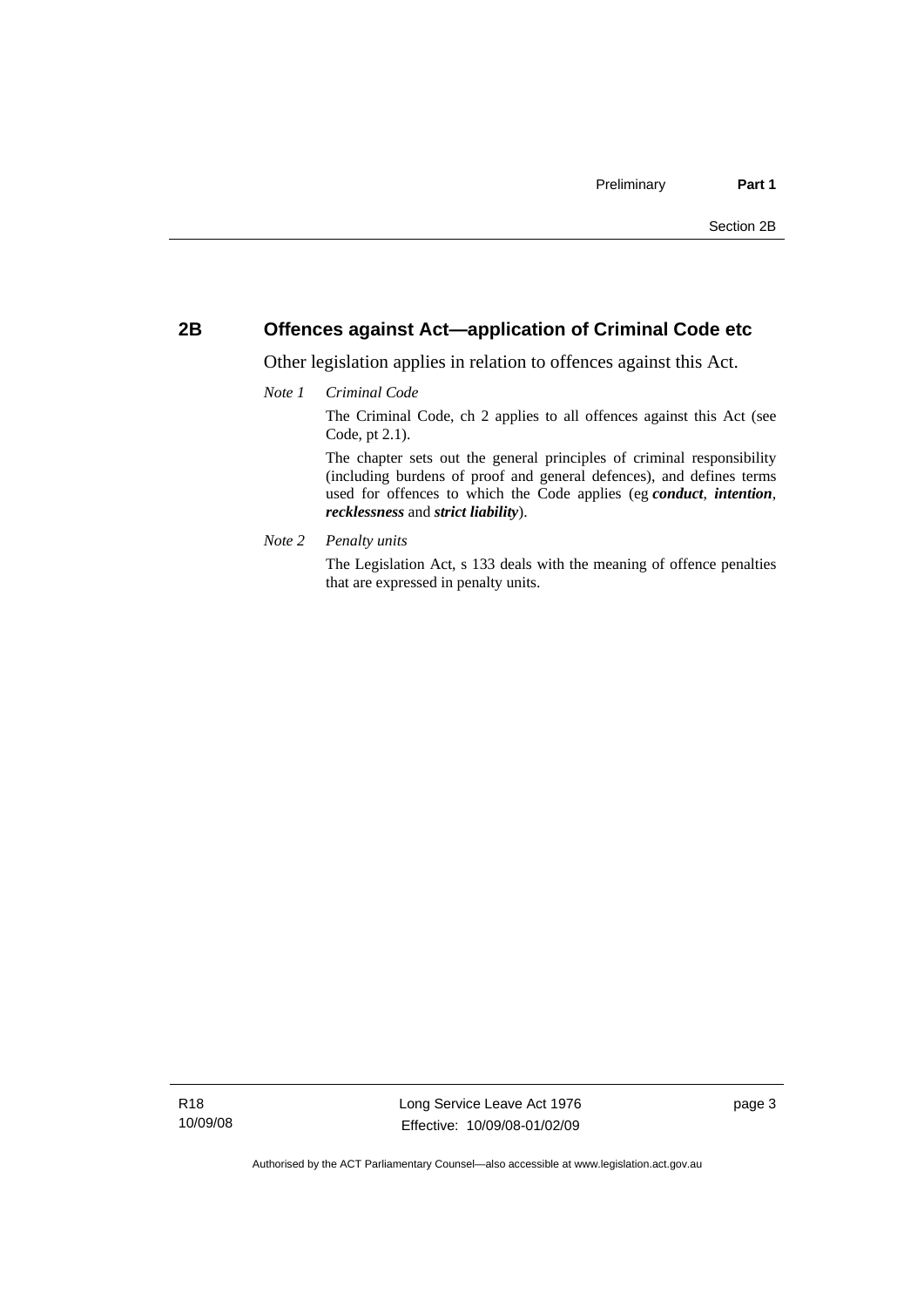#### <span id="page-9-0"></span>**Part 2** Important concepts

Section 2C

## **Part 2 Important concepts**

## **2C Commission recipients may be employees**

A person may be an employee for this Act even though the person is paid completely or partly by commission.

## **2D Benefits under this Act and LSL (BCI) Act**

- (1) This section applies to an employee who—
	- (a) is registered under the LSL (BCI) Act; and
	- (b) has elected under that Act to take long service benefits under that Act for a period stated by the employee.
- (2) The employee's election does not prevent the employee from receiving benefits under this Act.
- (3) However, the employee is not entitled to a benefit under this Act for a period for which the employee has received a benefit under the LSL (BCI) Act.
- (4) In this section:

*LSL (BCI) Act* means the *Long Service Leave (Building and Construction Industry) Act 1981.*

## **2E Benefits under this Act and LSL (CCI) Act**

- (1) This section applies to an employee who—
	- (a) is registered under the LSL (CCI) Act; and
	- (b) has elected under that Act to take long service benefits under that Act for a period stated by the employee.
- (2) The employee's election does not prevent the employee from receiving benefits under this Act.

R18 10/09/08

Authorised by the ACT Parliamentary Counsel—also accessible at www.legislation.act.gov.au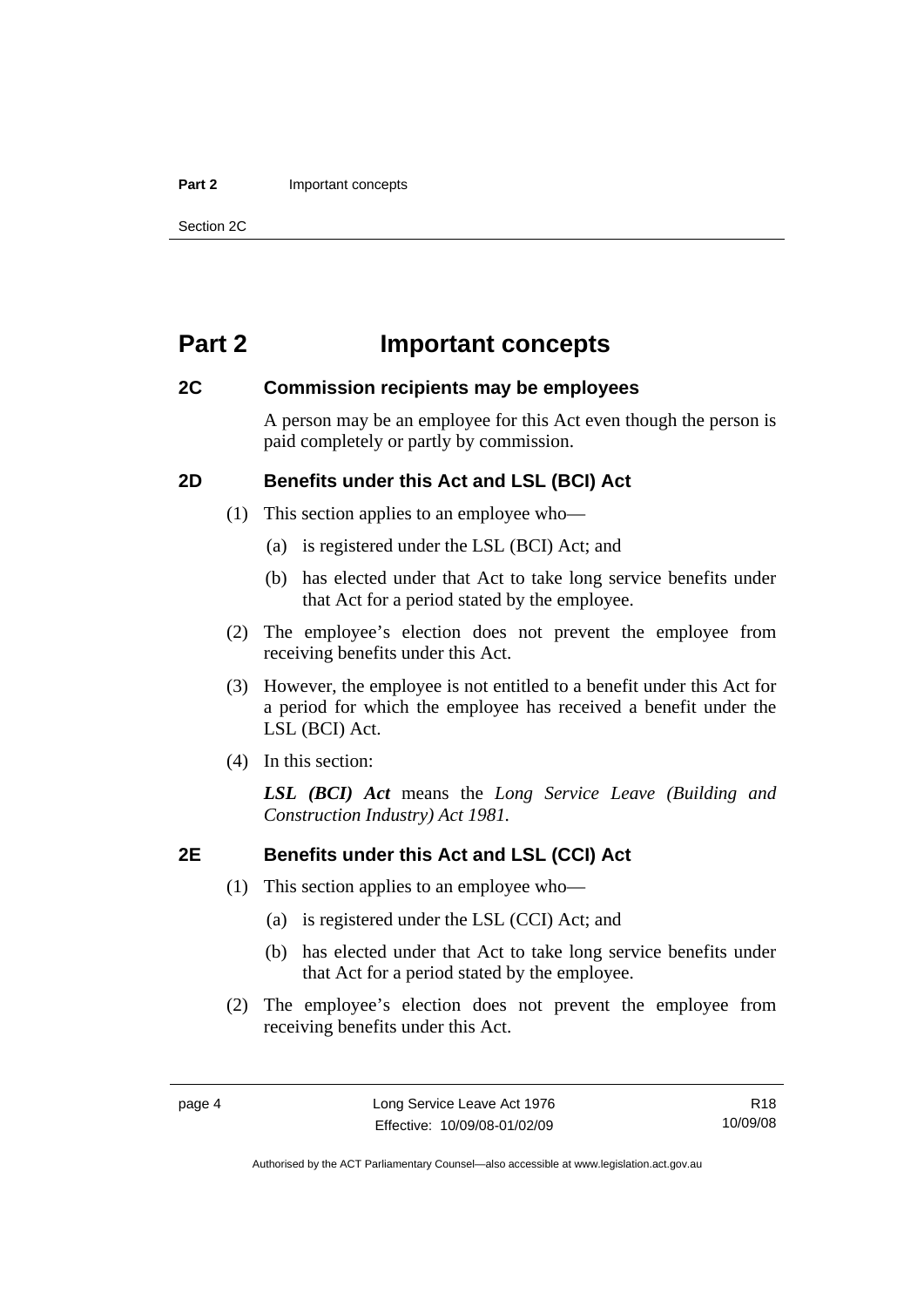- <span id="page-10-0"></span> (3) However, the employee is not entitled to a benefit under this Act for a period for which the employee has received a benefit under the LSL (CCI) Act.
- (4) In this section:

*LSL (CCI) Act* means the *Long Service Leave (Contract Cleaning Industry) Act 1999.*

## **2F Working out remuneration—employee also receives commission**

- (1) To work out the ordinary remuneration of an employee who, during a year, is paid completely by commission, or partly by salary or wages and partly by commission—
	- (a) the employee is taken to be paid completely by salary or wages throughout the year; and
	- (b) the amount payable for salary or wages to the employee in relation to a week in the year is taken to be the following:

## total payable

## 52

(2) In this section:

*total payable*, for a year, means the total amount payable to the employee for the year as commission, salary or wages.

## **2G Periods of service**

(1) In this Act:

*period of service*, as an employee, means a period of continuous service as the employee of a particular employer.

 (2) However, in working out an employee's period of service, the following interruptions of the period of service do not break the continuity of service: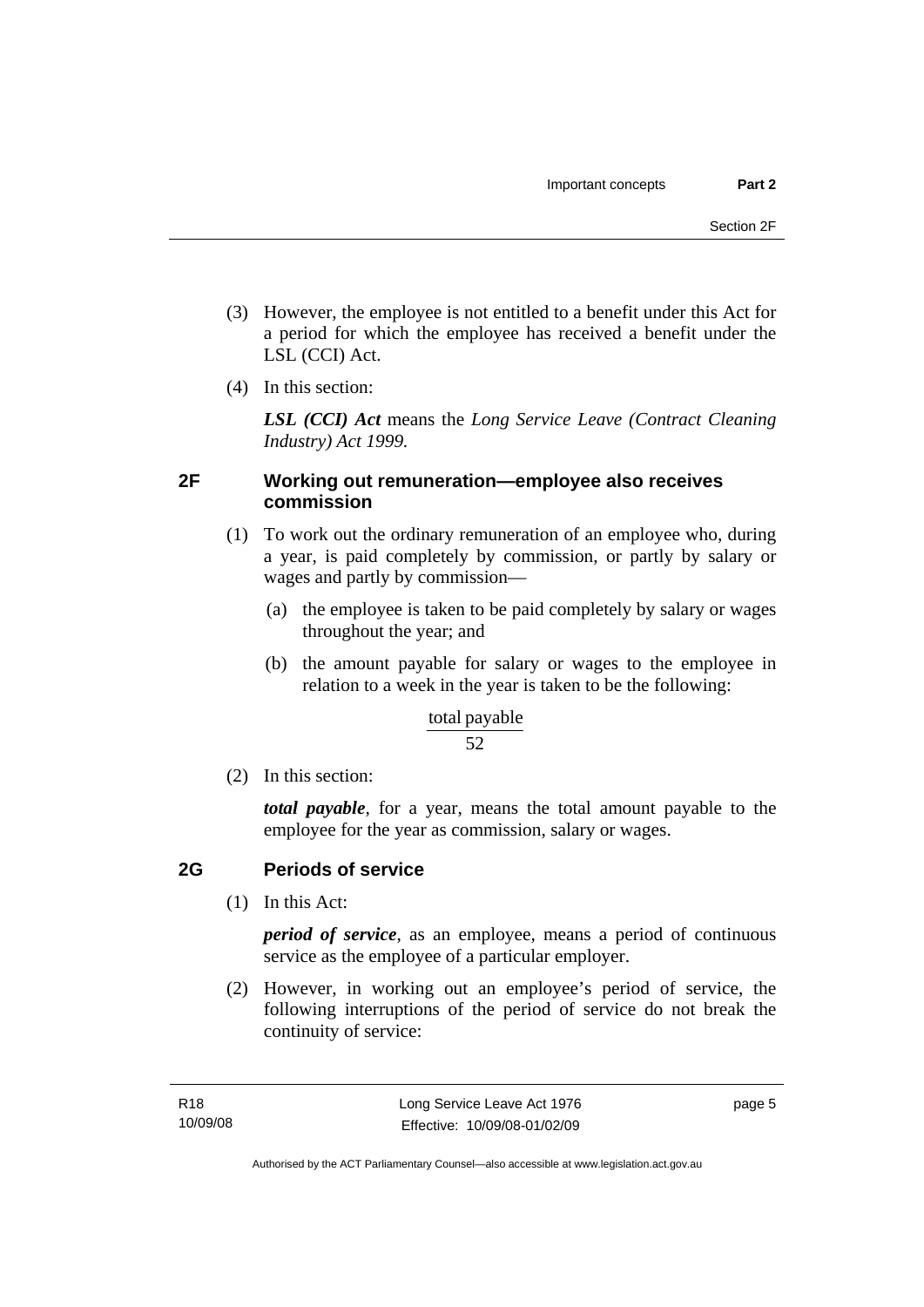#### **Part 2** Important concepts

Section 2G

- (a) an interruption caused by an industrial dispute if the employee returns to the service of the employer in accordance with the terms of settlement of the dispute;
- (b) a period when an employee is stood down by his or her employer because of slackness of trade if the employee is reemployed by the employer within 6 months after the day the employee is stood down;
- (c) a period, other than a period mentioned in the dictionary, definition of *continuous service*, paragraph (a) or (b), when the employee is absent with the employer's leave;
- (d) a period when the employee is absent because of injury arising out of or in the course of the employment;
- (e) any other interruption, including ending of service by the employer (other than with the intention of avoiding the granting of long service leave), if the employee returns to the employer's service within 2 months after the day the service is interrupted;
- (f) service by the employee as a member of the Defence Force, other than as a member rendering continuous full-time service;
- (g) a period of service when the employee is temporarily outside the ACT if the service would be continuous service if the employee were inside the ACT.
- (3) Also, an interruption of an employee's service of longer than 2 months does not break the continuity of service if the interruption is caused by the seasonal nature of the work.
- (4) For subsection (2) (f), the service by the employee as a member of the Defence Force is taken to be service with the person by whom the employee was employed immediately before the employee began to serve as a member of the Defence Force.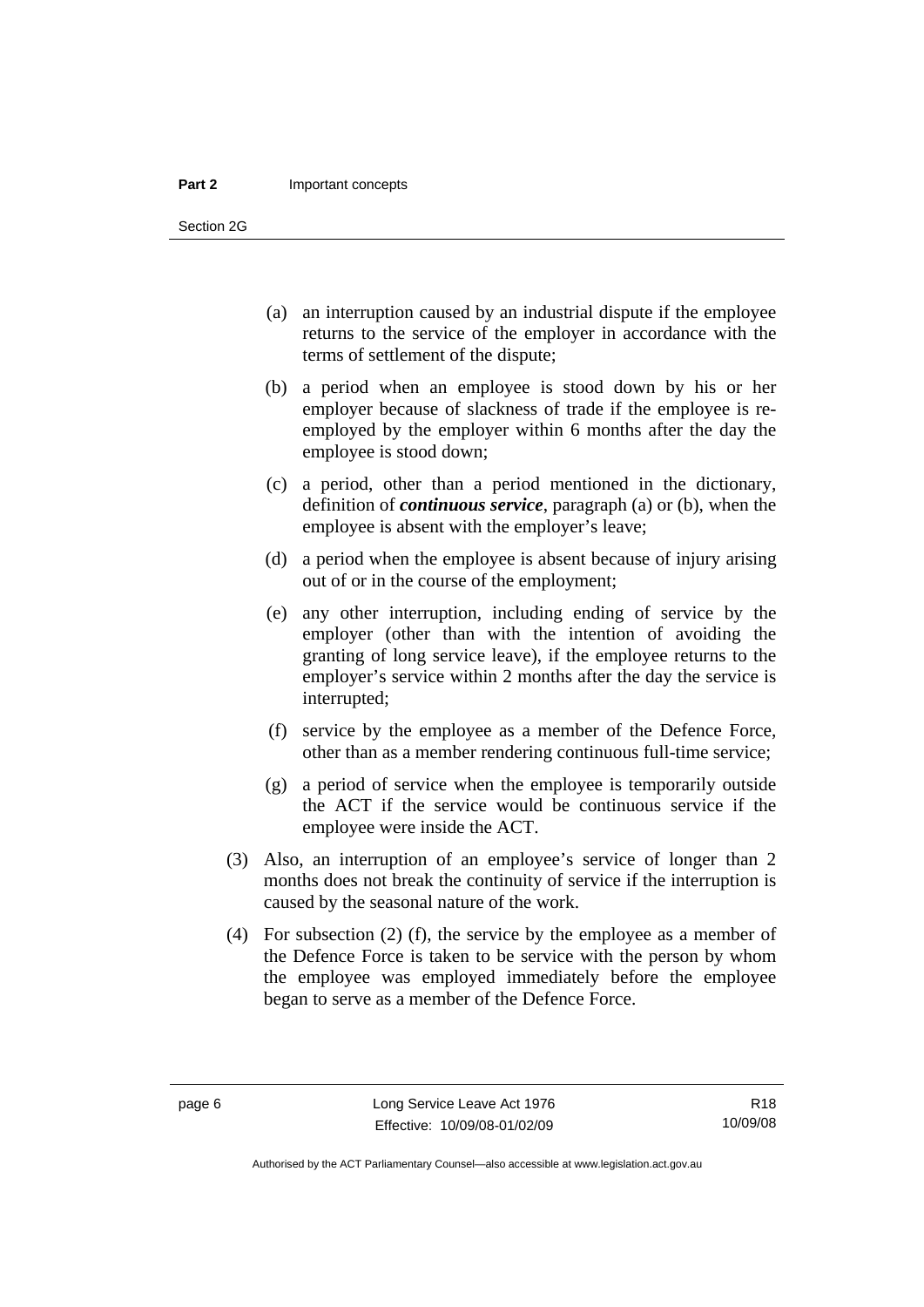<span id="page-12-0"></span> (5) To remove any doubt, the period of the interruption under subsection (2) or (3) (other than a period mentioned in subsection (2) (f) or (g)) must not be taken into account in working out the total period of service.

#### **Example**

Fiona starts work in the cosmetics department of Desmond James ('DJ's'), a department store, on 1 January 1992. She works there until 31 December 1994, when she quits to take up a position with Gray's Brothers, a competing department store. She doesn't like the new manager and returns to her old job at DJ's on 1 February 1995. On 1 June 1995 there is a strike which continues till 30 September 1995, after which Fiona returns to work in accordance with the terms of settlement of the dispute. On 1 August 1999 Fiona injures herself at work and is unable to return to work until 1 December 1999. The cumulative absences of 9 months do not count as service, postponing her entitlement, but do not break continuity of service. Her 10 years long service leave falls due on 1 October 2002.

*Note* An example is part of the Act, is not exhaustive and may extend, but does not limit, the meaning of the provision in which it appears (see Legislation Act, s 126 and s 132).

## **3 Entitlement to long service leave**

- (1) An employee who has completed 7 years service with a single employer is entitled to long service leave for the period of the service.
- (2) An employee is entitled to long service leave for each year of service completed by the employee after the end of the 7th year of service.
- (3) An employee's entitlement to long service leave for a period of service arises at the end of the period.

## **4 Amount of long service leave**

An employee accrues long service leave at the rate of  $\frac{1}{5}$  of a month's leave for each year of service.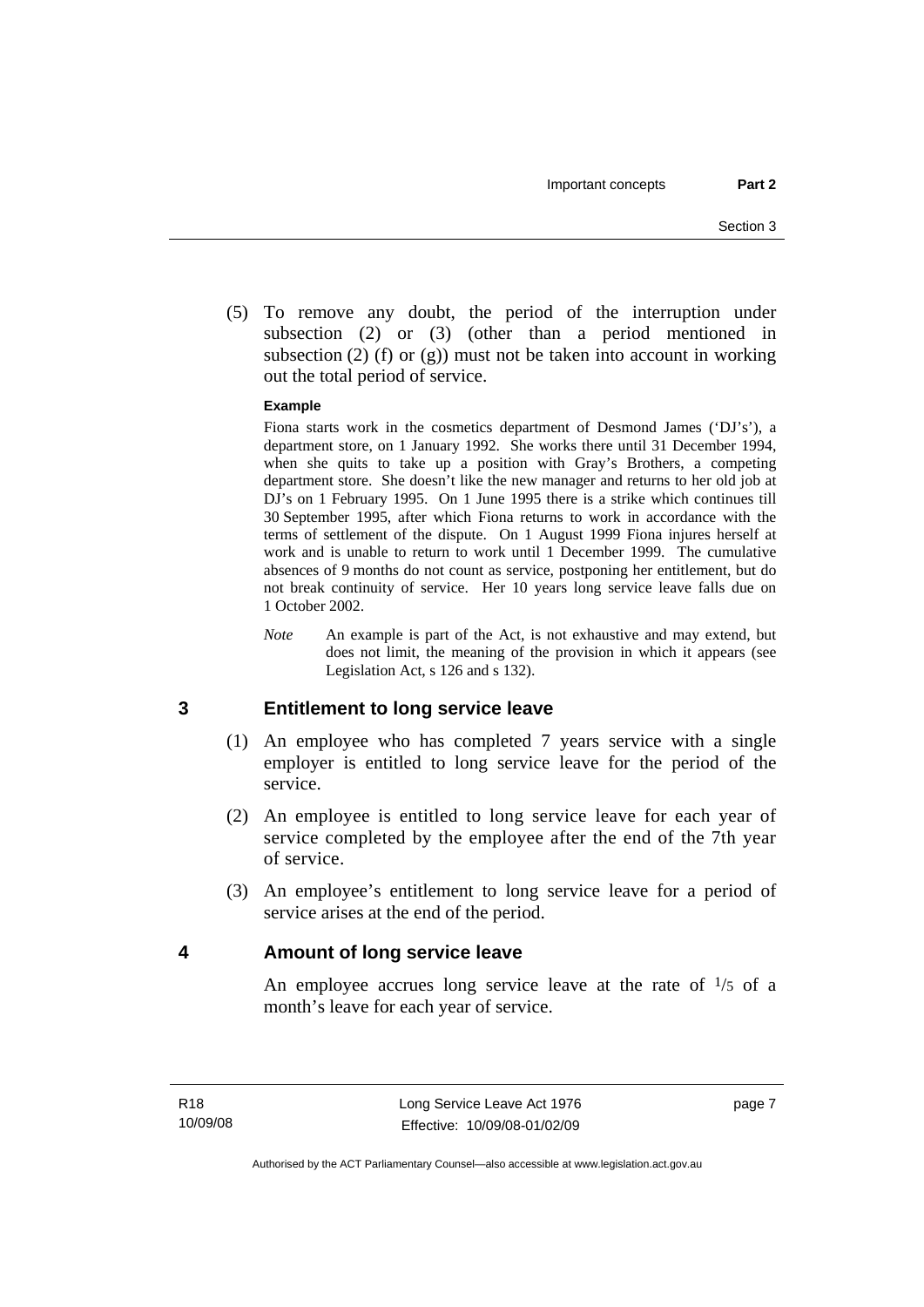<span id="page-13-0"></span>Section 6

#### **6 Grant of leave**

- (1) An employer commits an offence if—
	- (a) an employee of the employer becomes entitled to 4 weeks or more of long service leave; and
	- (b) the employer does not grant the leave—
		- (i) as soon as practicable, having regard to the needs of the employer's business, after the employee becomes entitled to the leave; or
		- (ii) if the employer and employee agree—at another time or times.

Maximum penalty: 50 penalty units.

 (2) An employer commits an offence if the employer does not, at least 60 days before the date from which long service leave is to be taken, give the employee written notice of the date.

Maximum penalty: 50 penalty units.

- (3) Subsection (2) does not apply if the employee agrees otherwise.
- (4) An offence against this section is a strict liability offence.

## **7 Payment for leave**

- (1) Payment for long service leave shall be made at the rate of an amount equivalent to the ordinary remuneration the employee would have received in respect of the period of leave if he or she had not taken the leave.
- (2) In the case of an employee who is a part-time employee or casual employee, the ordinary remuneration shall be calculated by multiplying the average number of hours worked each week by the employee during the period of 12 months immediately preceding the day on which the employee became entitled to the leave by the ordinary remuneration of the employee on that day.

Authorised by the ACT Parliamentary Counsel—also accessible at www.legislation.act.gov.au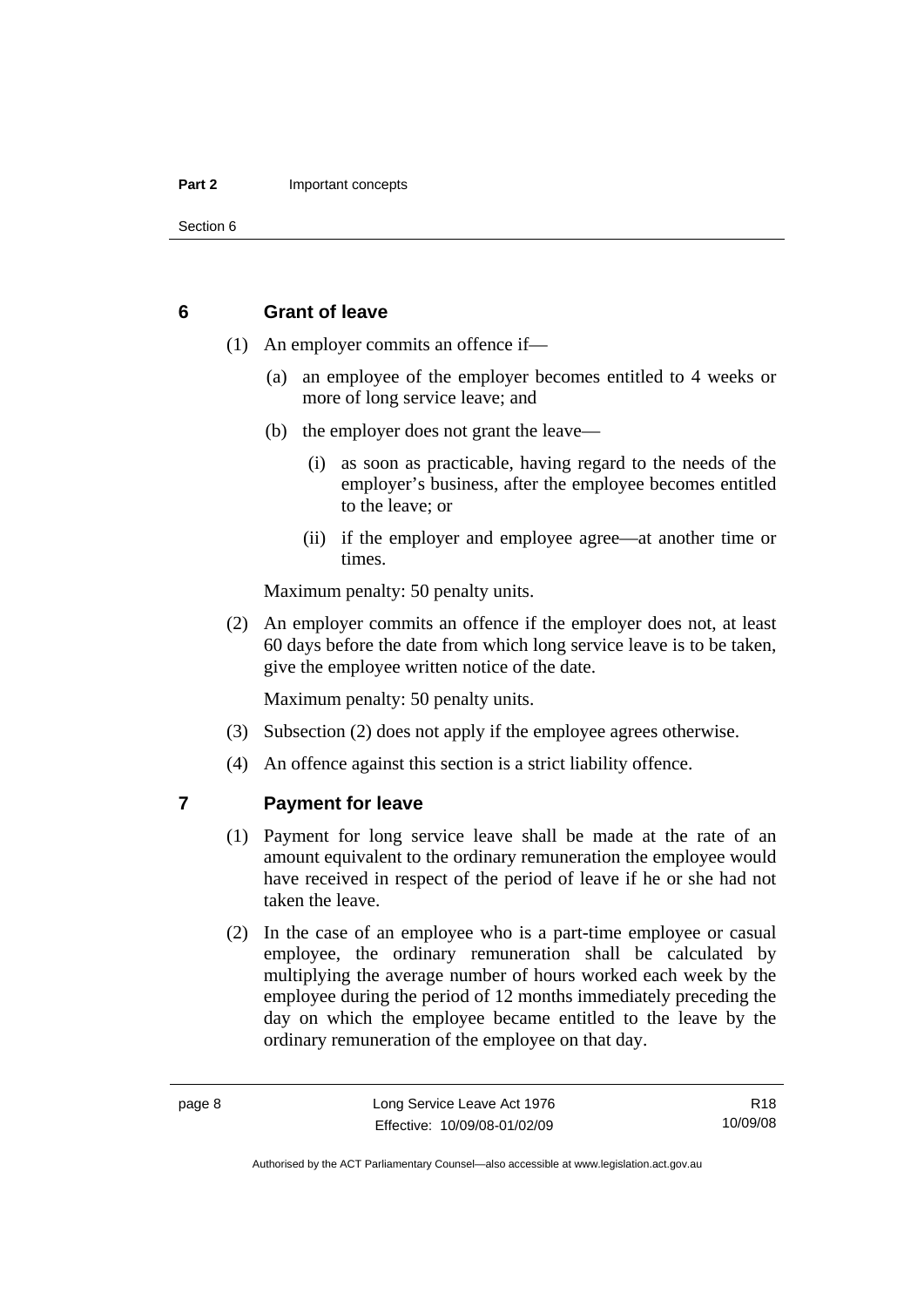<span id="page-14-0"></span> (3) If, within the period of 2 years immediately before the date on which an employee becomes entitled to long service leave in respect of a period of service, the employee ceases to be employed full time and is employed part time or as a casual employee, the ordinary remuneration for long service leave shall be calculated by dividing by 5 the total amount of salary or wages paid to the employee in the period of 5 years ending on his or her becoming so entitled.

## **8 Manner of payment for leave**

- (1) An employer commits an offence if the employer does not pay an employee for long service leave—
	- (a) in advance for the whole period of the long service leave; or
	- (b) at the same times as the employer would have paid the employee if the employee had not taken the leave and, if the employee asks for it, by cheque posted to an address the employee nominates; or
	- (c) if the employer and the employee agree—in another way.

Maximum penalty: 50 penalty units.

- (2) An offence against this section is a strict liability offence.
- (3) If, after payment in respect of long service leave is made in accordance with subsection (1), the amount of ordinary remuneration payable under an award or agreement to the employee increases, payment of that increase shall—
	- (a) if payment was made under subsection (1) (a)—be made to the employee as soon as practicable on completion of that leave; or
	- (b) if payment was made under subsection (1) (b)—be made to the employee in accordance with that paragraph; or
	- (c) if payment was made under subsection (1) (c)—be made in such manner as is agreed by the employer and the employee, or

page 9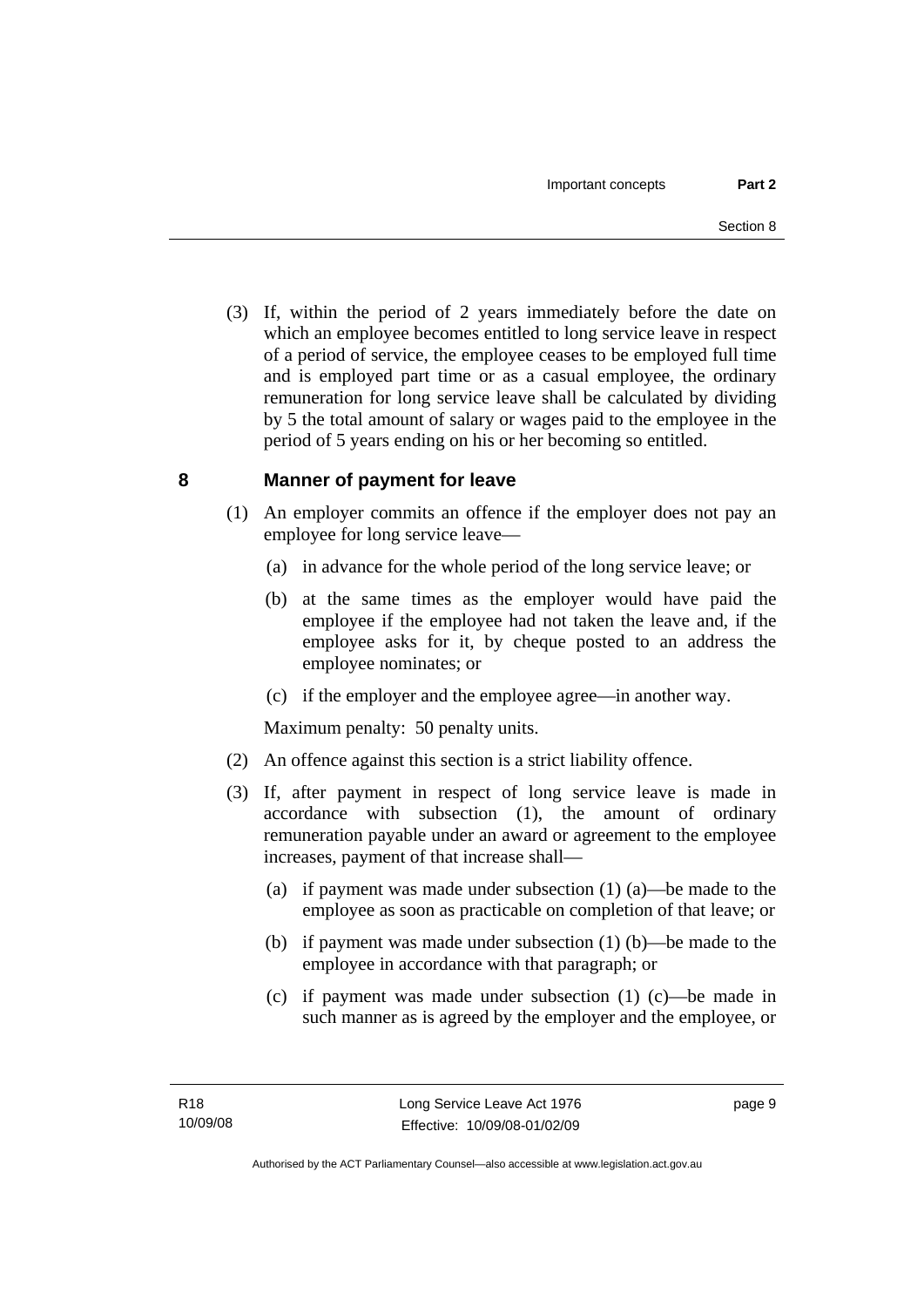in the absence of such agreement, as soon as practicable on completion of that leave.

- <span id="page-15-0"></span> (4) Payment in lieu of long service leave shall be made—
	- (a) to the employee as soon as practicable after termination of his or her employment; or
	- (b) in the case of a deceased employee, to his or her legal personal representative as soon as practicable after the death of the employee but in any case not later than 12 months after his or her death.

#### **9 Public holidays not to count as leave**

- (1) This section applies if a public holiday or an award holiday falls during a period of long service leave taken by an employee.
- (2) The period of long service leave is increased by 1 day for each such holiday.

#### **10 Service not affected by transmission of business**

Where, before or after the date of commencement of this Act, a business is transmitted from 1 employer to another and a person who was, immediately before the transmission, an employee of the first employer becomes, immediately after the transmission, an employee of the second employer—

- (a) the period of service of the employee shall be deemed not to have been interrupted; and
- (b) the period of service of the employee with the first employer shall be deemed to be service with the second employer.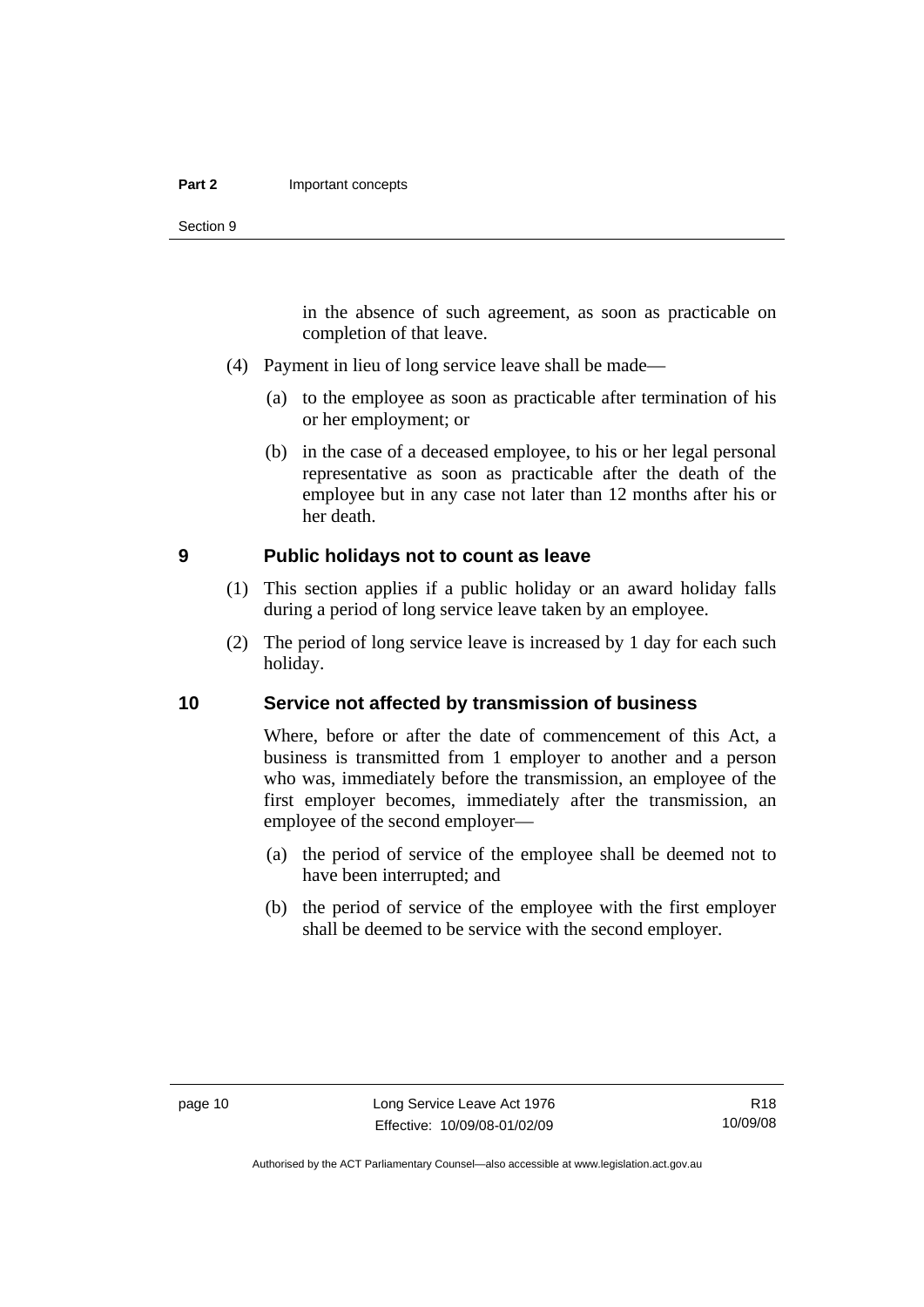## <span id="page-16-0"></span>**10A Continuity of service in certain cases**

- (1) Where—
	- (a) a contract for the supply of services by 1 party to the contract (the *first contractor*) on behalf of the other party to the contract (the *principal*) has been discharged; and
	- (b) the principal enters into another contract with a person other than the first contractor for the supply of those services on its behalf by that other person (the *second contractor*); and
	- (c) that other contract imposes an obligation on the second contractor to the effect that, so far as practicable, the second contractor shall employ, in supplying those services, persons whose employment with the first contractor ceased because of the discharge of the firstmentioned contract; and
	- (d) under that obligation the second contractor employs such a former employee of the first contractor; and

this section applies to that former employee.

 (2) Where this section applies to a person, the aggregate of the periods of service by the person for the first contractor and the second contractor shall, for this Act, be taken to be 1 period of service for the second contractor.

## **11 Service with associated companies**

Where, over a continuous period, an employee has been employed by 2 or more companies each of which is an associated company, the employee is entitled to long service leave as if he or she had, during the whole of the period of service, been employed by the company by which he or she is employed at the date at which his or her long service leave accrues.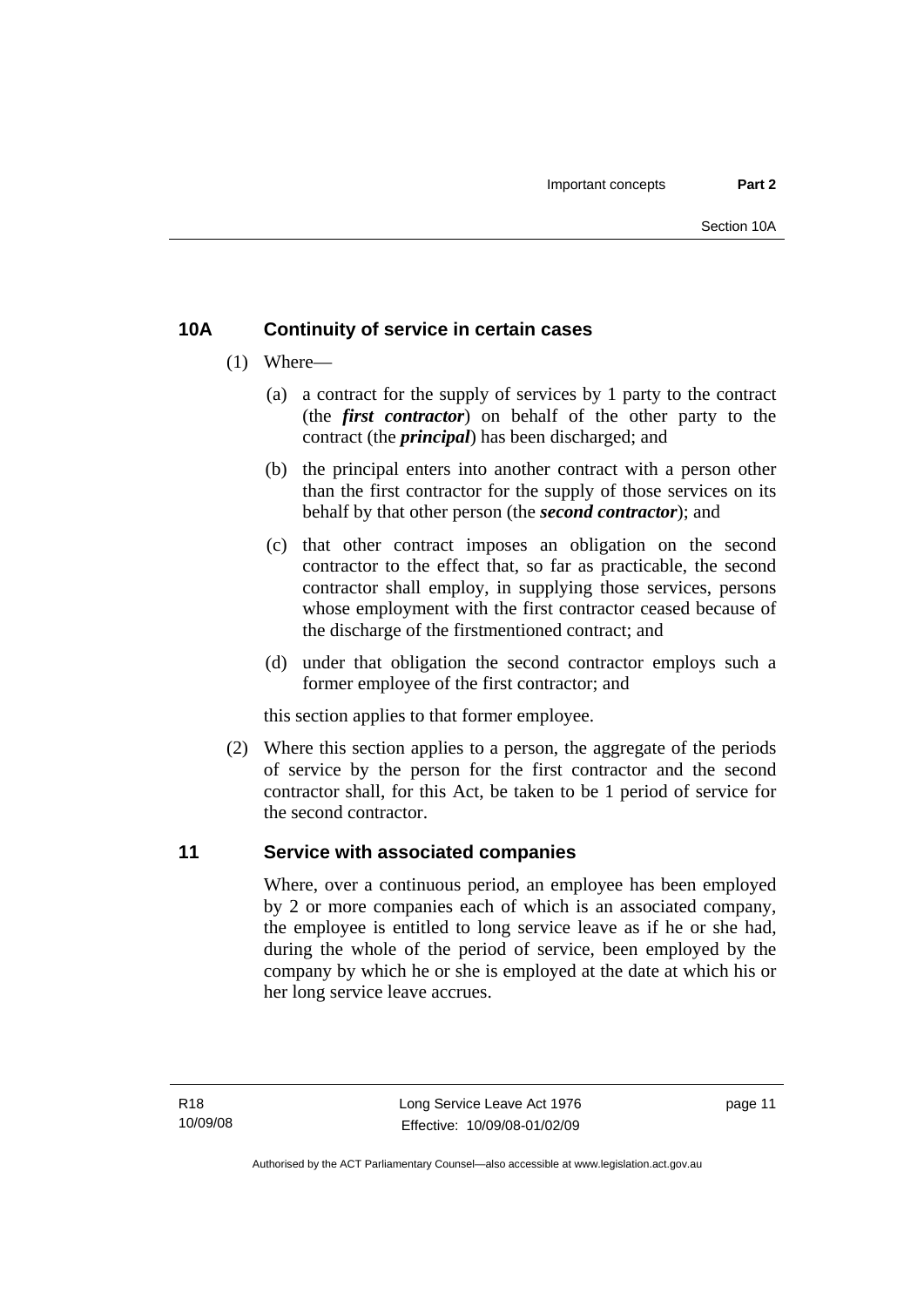#### <span id="page-17-0"></span>**Part 2** Important concepts

Section 11A

## **11A Pay in lieu of long service leave**

- (1) For this section, the long service leave credit of a person is the amount of long service leave that has accrued to the person less the amount of long service leave granted to the person.
- (2) Where—
	- (a) a person's employment ceases for any reason; and
	- (b) the person had a long service leave credit immediately before the employment ceased;

the employer shall pay the amount ascertained in accordance with subsection (3)—

- (c) to the person; or
- (d) if the person is dead—to the legal personal representative of the deceased person.
- (3) The amount payable is an amount that is equal to the amount of ordinary remuneration that, but for the cessation of employment, would have been payable by the employer under section 7 to the person for a period of service equal to the period of the person's long service leave credit immediately before the cessation of employment.

#### **11C Pro rata long service leave entitlement**

- (1) Where—
	- (a) a person's employment is terminated—
		- (i) by the person because of illness or incapacity or a domestic or other pressing necessity of such a nature to justify the termination; or
		- (ii) by the person upon or after attaining the minimum retiring age; or
		- (iii) by the death of the person; or

Authorised by the ACT Parliamentary Counsel—also accessible at www.legislation.act.gov.au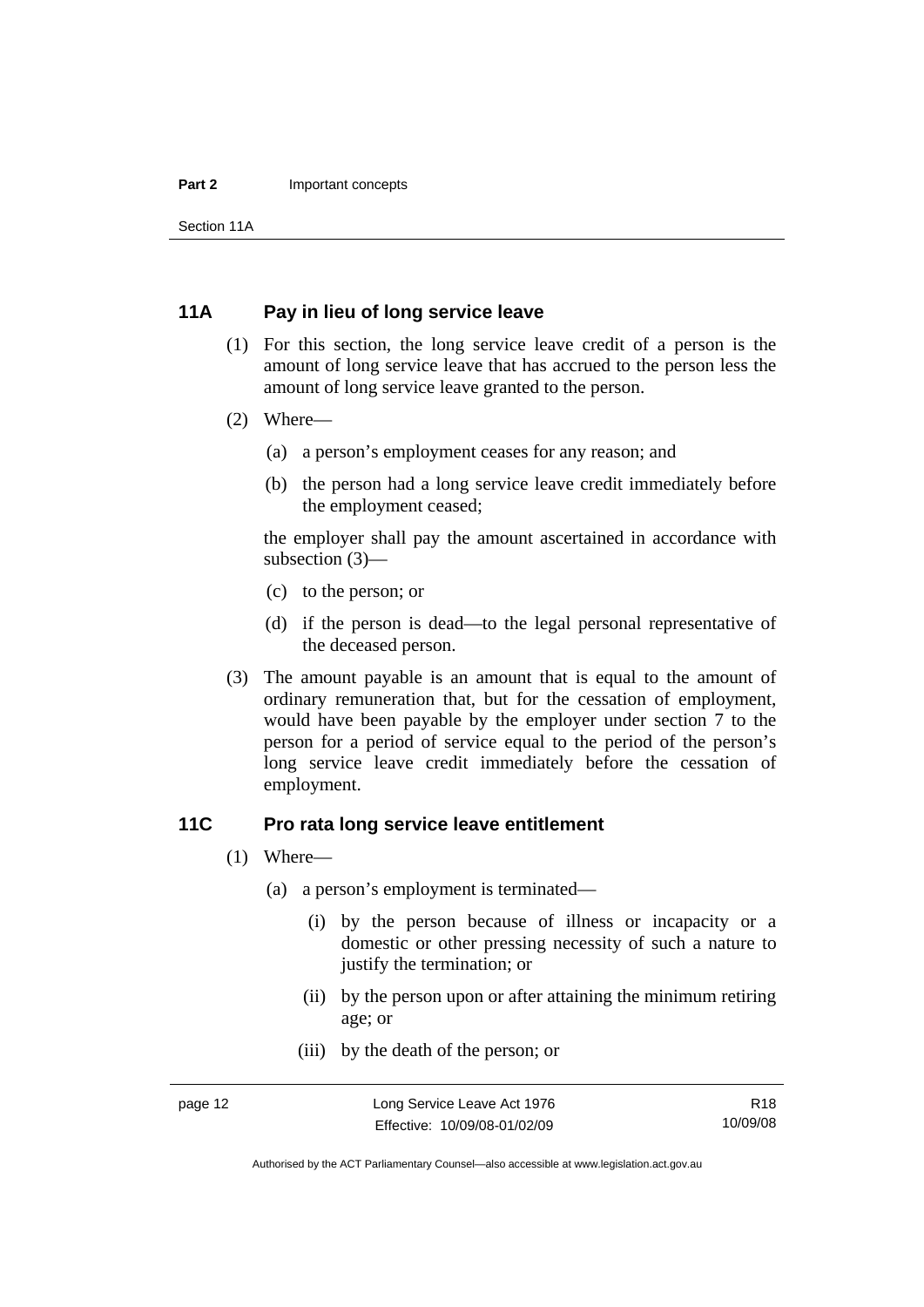- <span id="page-18-0"></span> (iv) by the employer for a reason other than the person's serious and wilful misconduct; and
- (b) the person had completed a period of service in that employment of at least 5 years but less than 7 years;

the employer shall pay the amount ascertained in accordance with subsection (2)—

- (c) to the person; or
- (d) if the person is dead—to the legal personal representative of the deceased person.
- (2) The amount payable is an amount that is equal to the amount of ordinary remuneration that, but for the cessation of employment, would have been payable by the employer to the person for a period of service equal to the period that bears to 2 months the same proportion as the number of years or months of service completed by the person bears to 10 years.

## **11D Calculation of ordinary remuneration**

For section 11A, 11B or 11C, the amount of ordinary remuneration that, but for the cessation of employment by a person, would have been payable by the employer to the person for a period of service referred to in that section shall be calculated—

- (a) at the rate at which ordinary remuneration was payable to the person immediately before the cessation of employment; and
- (b) if the person was a part-time employee or casual employee immediately before the cessation of employment—on the basis that during that period of service the person would have been employed for the number of hours per week that is equal to the average number of hours per week for which the employee was employed during the period of 12 months immediately before the cessation of employment.

page 13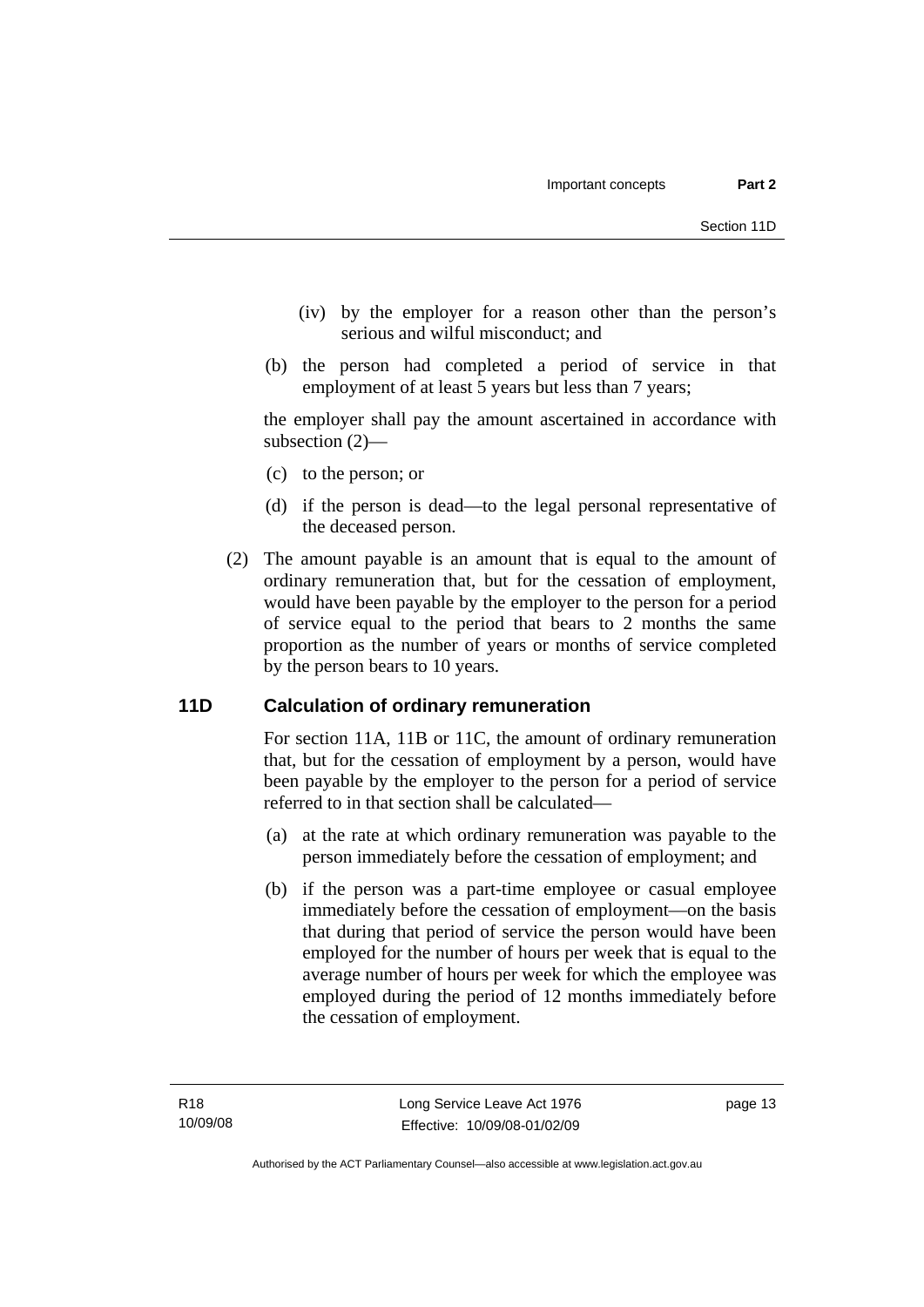<span id="page-19-0"></span>Section 12

#### **12 Long service leave records**

- (1) An employer commits an offence if the employer does not, for each employee, keep a record of—
	- (a) the name, occupation and classification of the employee; and
	- (b) whether the employee is full-time, part-time or casual; and
	- (c) the employee's ordinary remuneration, including the base rate of pay and any loading payable to the employee, and the purpose of the loading; and
	- (d) the number of hours the employee works each week; and
	- (e) the date when the employee starts as an employee; and
	- (f) any annual leave the employee takes; and
	- (g) the employee's entitlement to long service leave; and
	- (h) long service leave granted, or payment instead of leave made, to the employee; and
	- (i) if the person ceases to be employed by the employer—the date when, and reason, the employee ceases to be employed; and
	- (j) the employee's date of birth; and
	- (k) if overtime may be paid to the employee under an award or agreement—
		- (i) the number of hours the employee works each day; and
		- (ii) when the employee starts and stops work; and
	- (l) the name of each award or agreement under which the employee has entitlements.

Maximum penalty: 20 penalty units.

 (2) An employer must keep a record made under subsection (1) for an employee—

Authorised by the ACT Parliamentary Counsel—also accessible at www.legislation.act.gov.au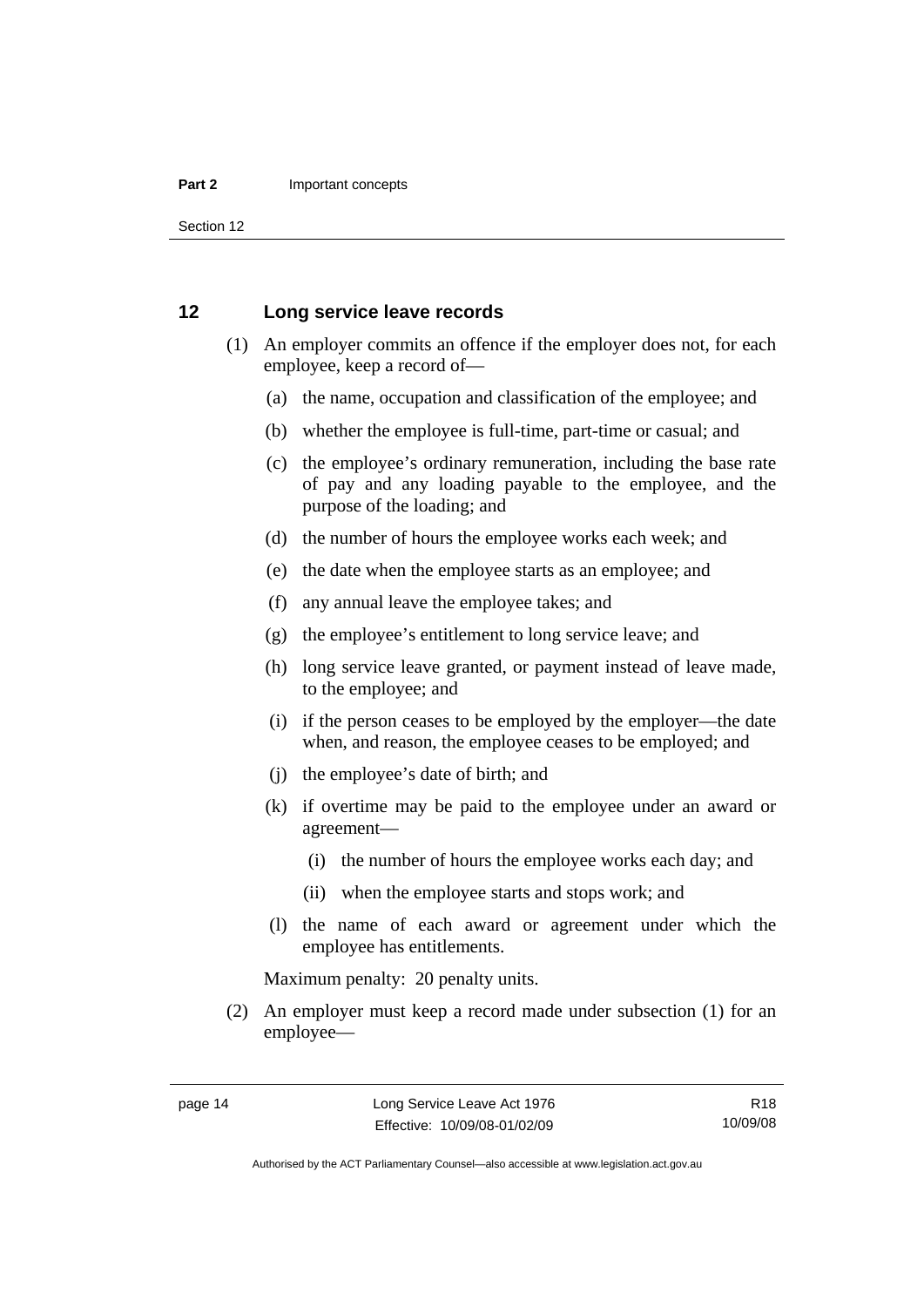- (a) if the employee's service ends on the employee's death—for 7 years after the day all amounts owing to the employee's legal personal representative are paid; and
- (b) in any other case—for 7 years after the day the employee's service ends.

Maximum penalty: 20 penalty units.

- (3) An employer commits an offence if—
	- (a) an authorised officer asks to inspect a record kept for this section; and
	- (b) the employer does not make the record available for inspection by the authorised officer at the employer's usual place of business during hours when the employer's business is normally conducted at the place.

Maximum penalty: 50 penalty units.

(4) An offence against this section is a strict liability offence.

page 15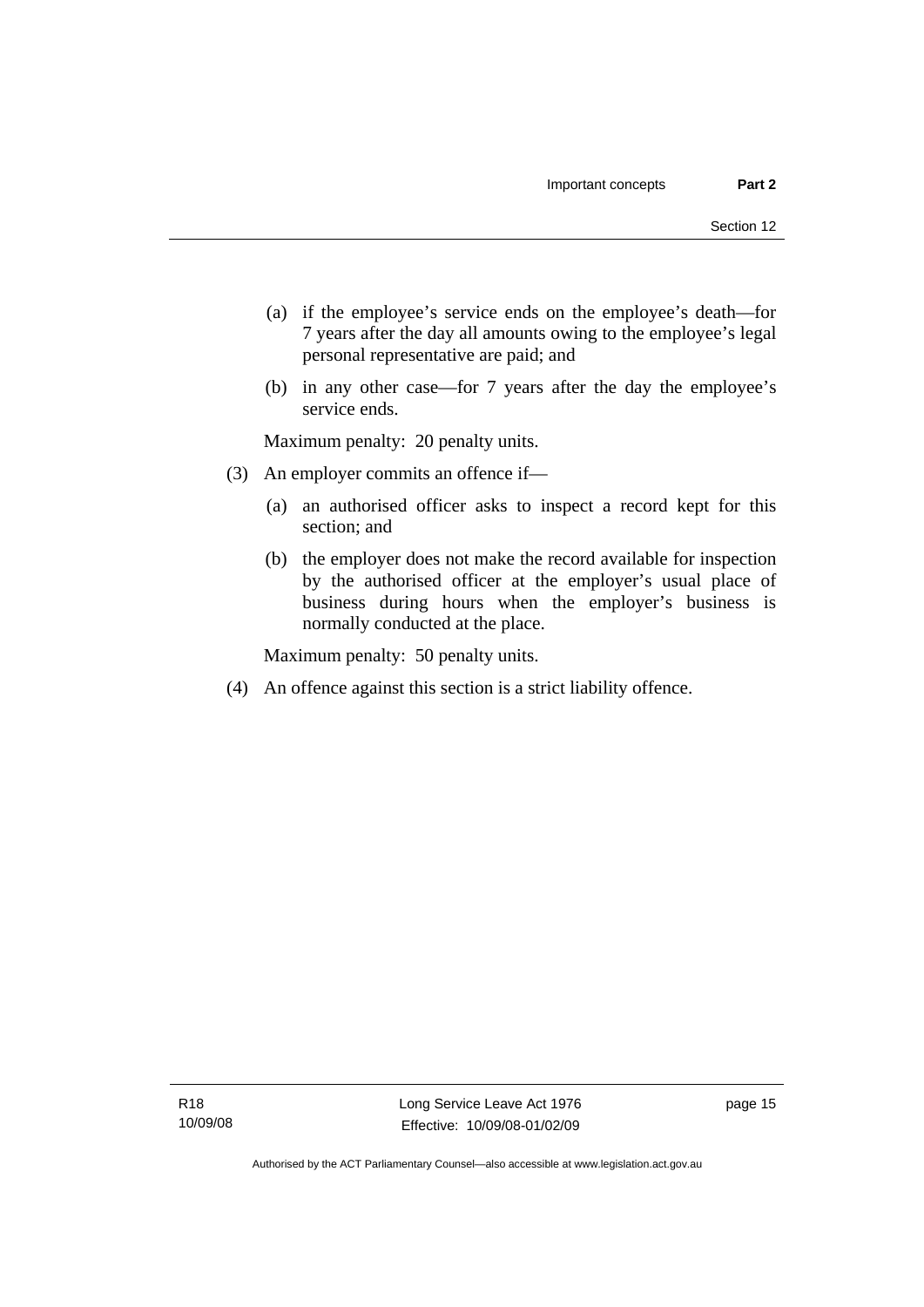## <span id="page-21-0"></span>**Part 3 Administration and enforcement**

## **13 Registrar of long service leave**

- (1) The chief executive must appoint a public servant as the registrar of long service leave.
	- *Note 1* For the making of appointments (including acting appointments), see the Legislation Act, pt 19.3.
	- *Note 2* In particular, a person may be appointed for a particular provision of a law (see Legislation Act,  $s \, 7 \, (3)$ ) and an appointment may be made by naming a person or nominating the occupant of a position (see s 207).
- (2) The registrar of long service leave has—
	- (a) the functions directed by the Minister; and
	- (b) any other function given to the registrar under this Act.
	- *Note 1* A reference to an Act includes a reference to the statutory instruments made or in force under the Act, including any regulation (see Legislation Act, s 104).
	- *Note* 2 A provision of a law that gives an entity (including a person) a function also gives the entity powers necessary and convenient to exercise the function (see Legislation Act, s 196 and dict, pt 1, def *entity*).

#### **13A Appointment of authorised officers**

The chief executive may appoint a public servant to be an authorised officer for this Act.

- *Note 1* For the making of appointments (including acting appointments), see the Legislation Act, pt 19.3.
- *Note 2* In particular, a person may be appointed for a particular provision of a law (see Legislation Act, s 7 (3)) and an appointment may be made by naming a person or nominating the occupant of a position (see s 207).

Authorised by the ACT Parliamentary Counsel—also accessible at www.legislation.act.gov.au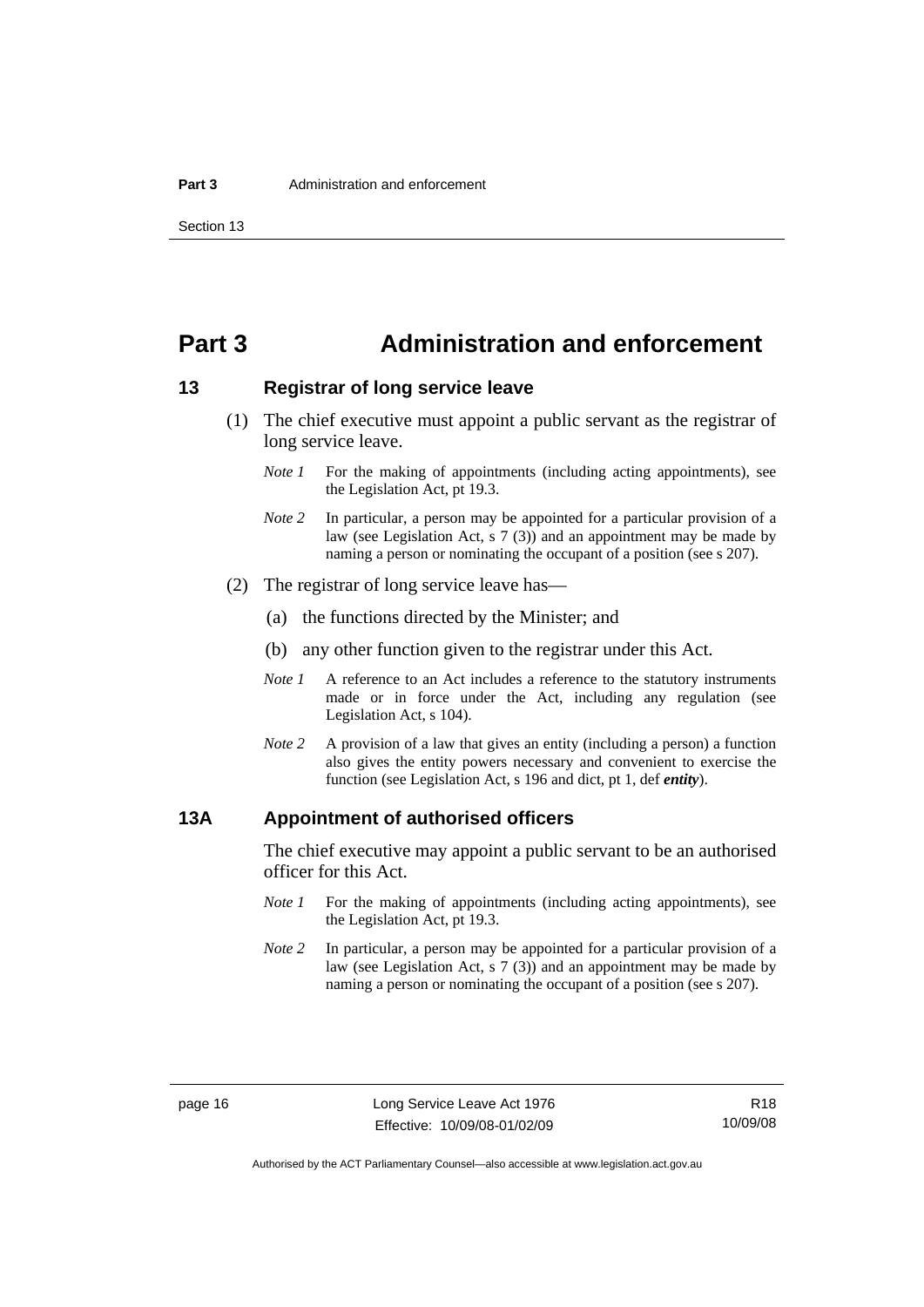## <span id="page-22-0"></span>**13B Identity cards**

- (1) The chief executive must give an authorised officer an identity card stating the person's name and position.
- (2) The identity card must show—
	- (a) a recent photograph of the person; and
	- (b) the card's date of issue and expiry; and
	- (c) anything else prescribed by regulation.
- (3) A person commits an offence if—
	- (a) the person stops being an authorised officer; and
	- (b) the person does not return the person's identity card to the chief executive as soon as practicable but no later than 7 days after the day the person stops being an authorised officer.

Maximum penalty: 1 penalty unit.

(4) An offence against this section is a strict liability offence.

## **13C Powers of entry of authorised officers**

- (1) Subject to subsection (2), if an authorised officer has reasonable grounds for believing that it is necessary to do so for this Act an authorised officer may, at any time, enter premises of an employer and exercise the powers referred to in subsection (4).
- (2) An authorised officer shall not enter premises under subsection (1) without the consent of the employer.
- (3) An authorised officer who enters premises under subsection (1) is not authorised to remain on the premises, and a person is not required to comply with a requirement made by an authorised officer under subsection (4), if, on request by the employer, or the person in charge of the premises, the authorised officer does not produce his or her identity card.

page 17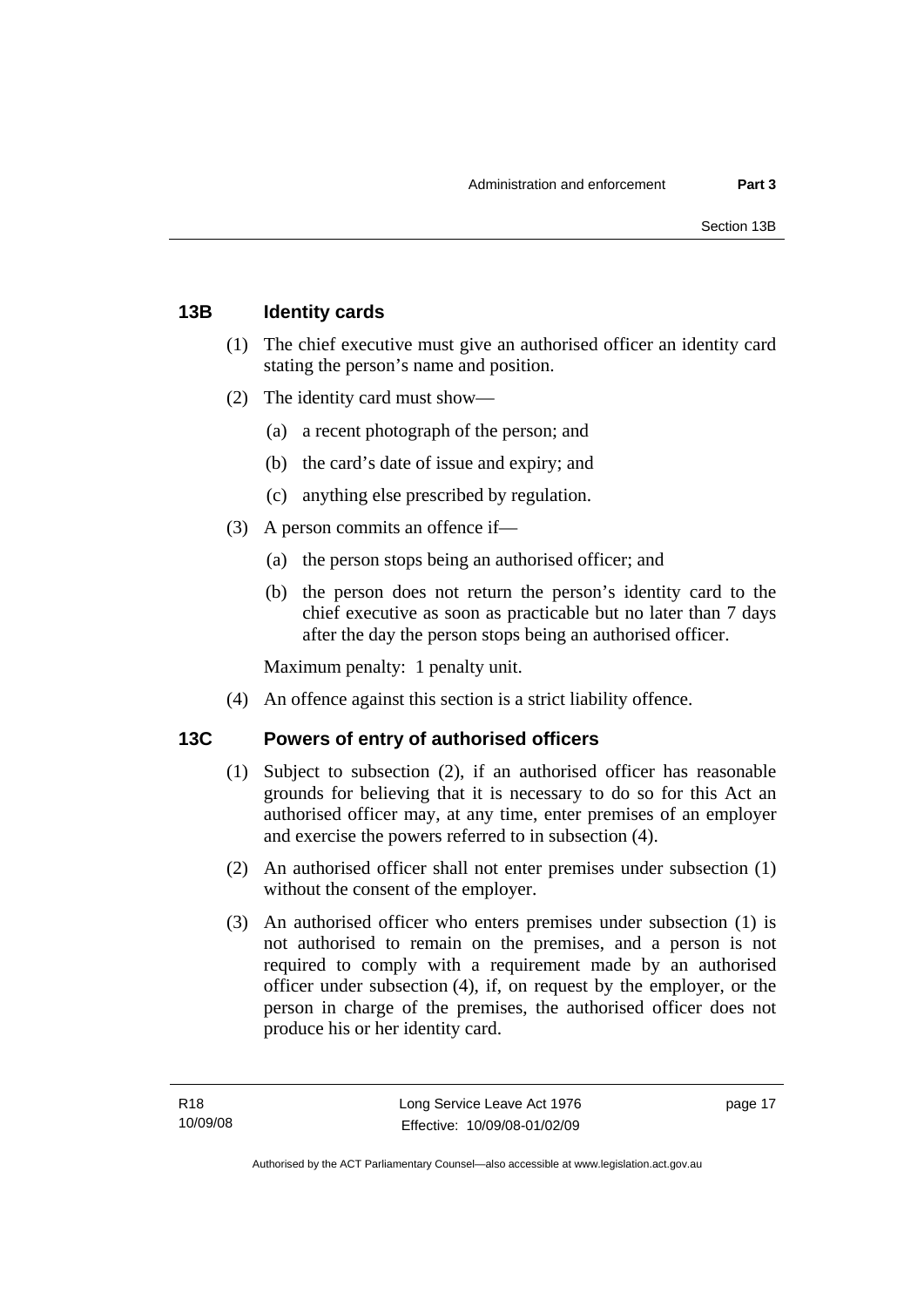<span id="page-23-0"></span>Section 13D

- (4) An authorised officer who enters premises under subsection (1) may—
	- (a) require the employer to make available for inspection records required to be kept under this Act; and
	- (b) make copies of, or take extracts from records referred to in paragraph (a).

#### **13D Complaints**

 (1) Where a written complaint is made to the registrar by an employee, the registrar shall refer the complaint to an authorised officer.

- (2) Where a complaint made by an employee—
	- (a) is made to an authorised officer; or
	- (b) is referred to an authorised officer under subsection (1);

the authorised officer may, by notice in writing, require the complainant and the employer to whom the complaint relates, to attend a conference at a place, date and time specified in the notice to endeavour to resolve the complaint.

- (3) A conference shall be conducted in such a manner as the authorised officer thinks fit.
- (4) Except with the consent of the authorised officer—
	- (a) an individual is not entitled to be represented at a conference by another person; and
	- (b) a body of persons (whether incorporated or unincorporated) is not entitled to be represented at a conference by a person other than a member, officer or employee of the body.

*Note* If a form is approved under s 17 (Approved forms) for a complaint, the form must be used.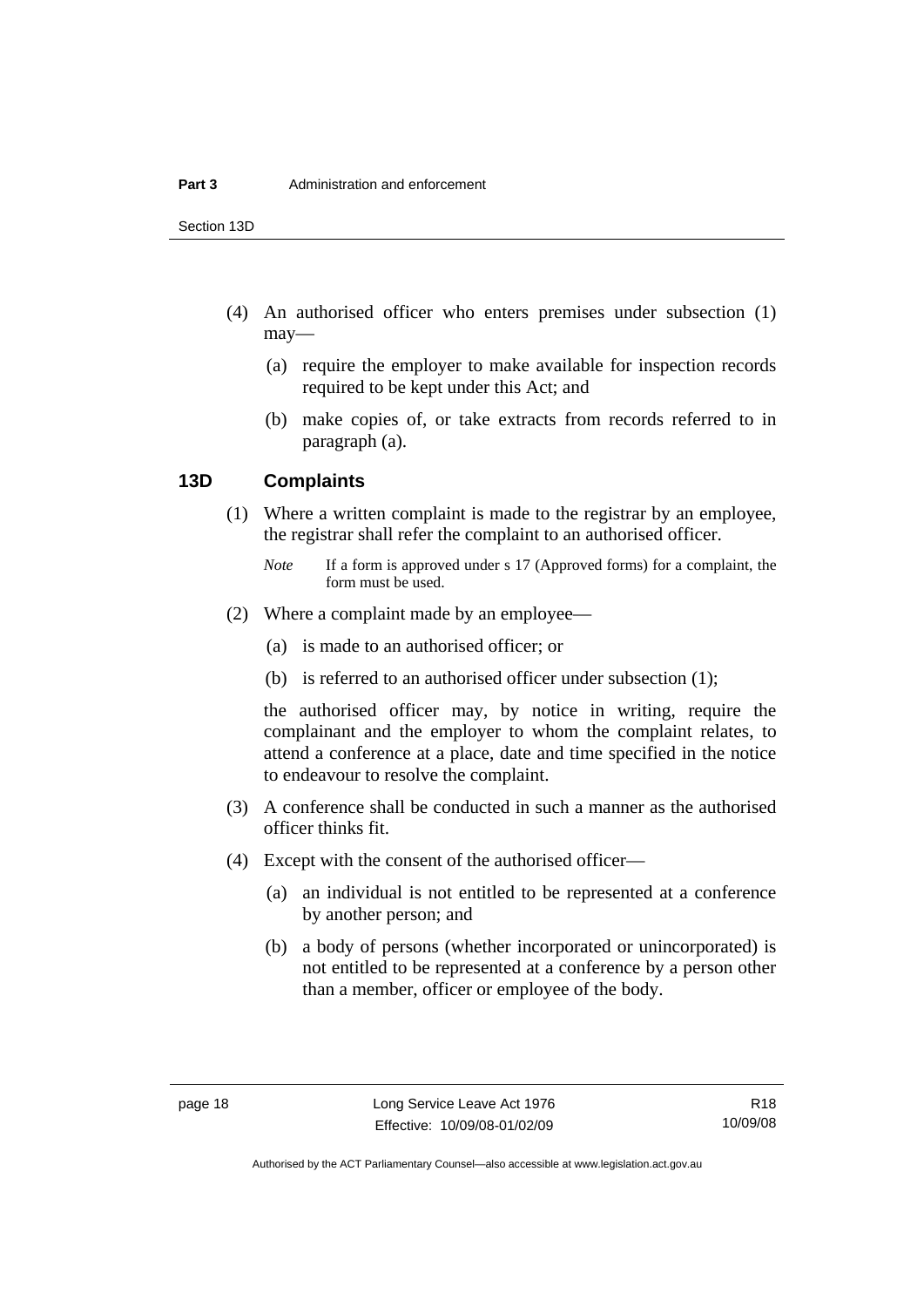<span id="page-24-0"></span>(5) In this section:

*complaint* means a complaint by an employee concerning his or her entitlements under this Act.

## **13E Notice to comply with Act**

- (1) An authorised officer may, by written notice, require an employer to comply with this Act within 28 days after the day the employer receives the notice.
- (2) A person must comply with a requirement made of the person by an authorised officer under subsection (1).

Maximum penalty: 50 penalty units.

(3) An offence against this section is a strict liability offence.

## **U** 13F Review of directions by registrar

- (1) An employer may apply to the registrar for a review of a requirement made of him or her under section 13E.
- (2) An application shall be in writing.
- (3) The registrar may uphold, revoke or vary the terms of, the requirement.
- (4) Where the registrar makes a decision under subsection (3), the registrar shall give notice in writing of his or her decision to the applicant.

## **U 13G Review of decisions**

- (1) Application may be made to the administrative appeals tribunal for a review of a decision of the registrar under section 13F.
- (2) A notice under section 13F (4) shall be in accordance with the requirements of the code of practice in force under the *Administrative Appeals Tribunal Act 1989*, section 25 (1).

page 19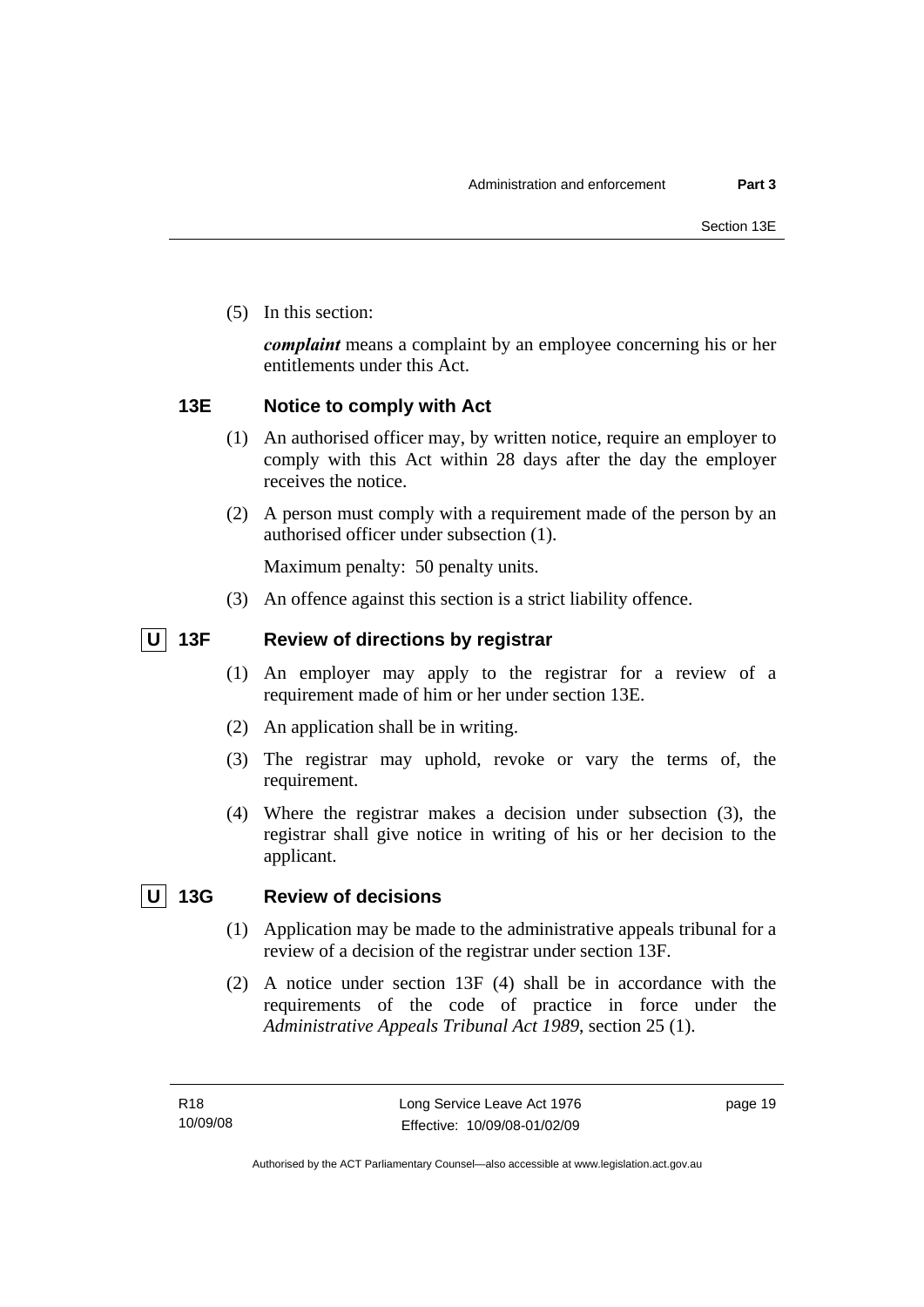<span id="page-25-0"></span>Section 13J

## **13J Liability**

An action or other proceeding does not lie against the registrar or an authorised officer in relation to an honest act or omission in the exercise of his or her functions under this Act.

*Note* A reference to an Act includes a reference to the statutory instruments made or in force under the Act, including any regulation (see Legislation Act, s 104).

## **13K Delegation by registrar**

The registrar may delegate to a person the registrar's functions under this Act, other than the registrar's powers under section 13F (Review of directions by registrar).

*Note* For the making of delegations and the exercise of delegated functions, see the Legislation Act, pt 19.4.

page 20 Long Service Leave Act 1976 Effective: 10/09/08-01/02/09

Authorised by the ACT Parliamentary Counsel—also accessible at www.legislation.act.gov.au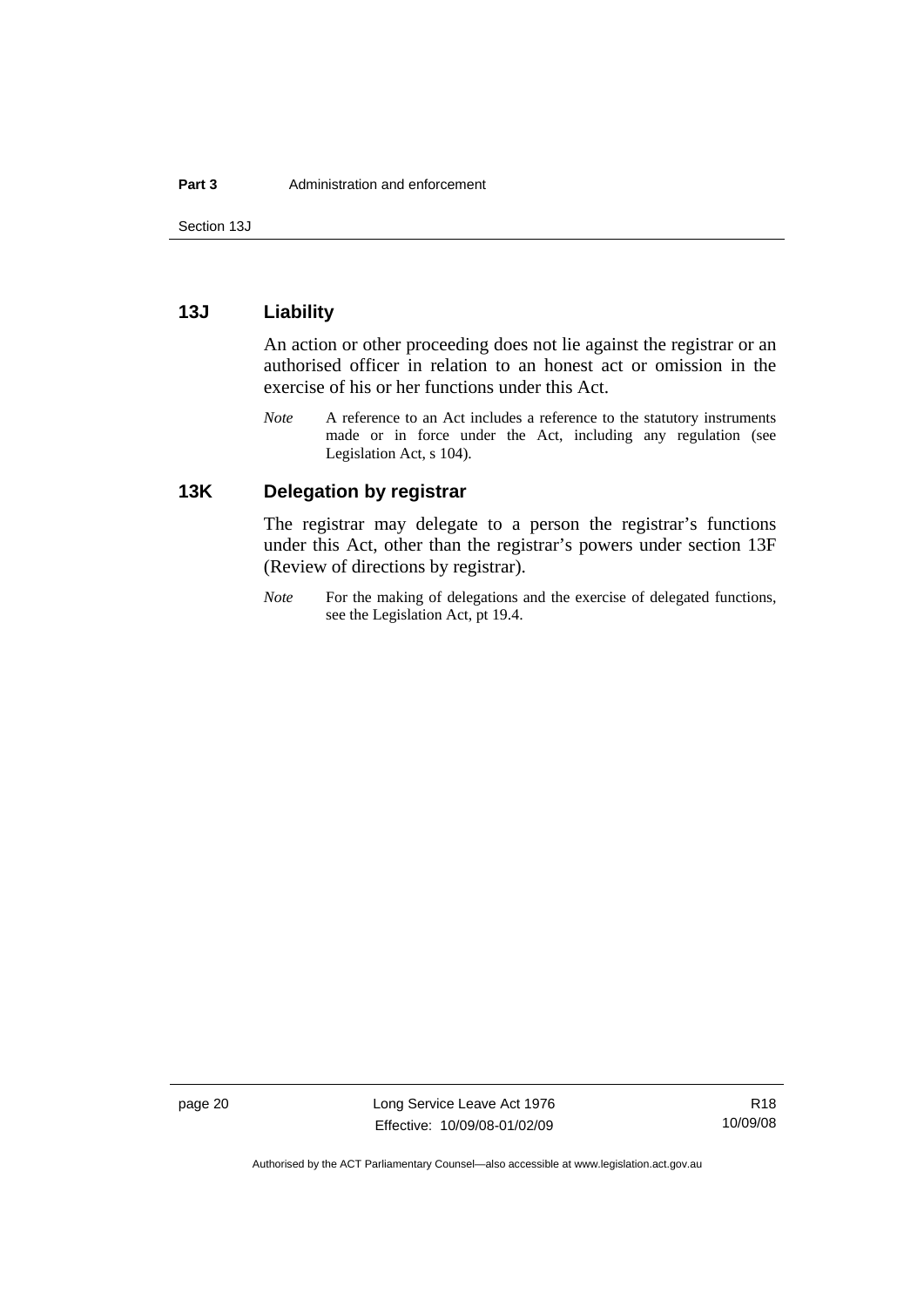# <span id="page-26-0"></span>**Part 4 Miscellaneous**

## **14 No contracting out**

- (1) Subject to subsection (2), this Act has effect notwithstanding any award or agreement to the contrary.
- (2) Nothing in this Act affects the operation of an award or agreement to the extent that the award or agreement confers upon an employee rights that are more advantageous to the employee than the rights conferred upon the employee by this Act.

## **17 Approved forms**

- (1) The registrar may, in writing, approve forms for this Act.
- (2) If the registrar approves a form for a particular purpose, the approved form must be used for that purpose.

*Note* For other provisions about forms, see the Legislation Act, s 255.

(3) An approved form is a notifiable instrument.

*Note* A notifiable instrument must be notified under the *Legislation Act 2001*.

## **18 Regulation-making power**

The Executive may make regulations for this Act.

*Note* Regulations must be notified, and presented to the Legislative Assembly, under the *Legislation Act 2001*.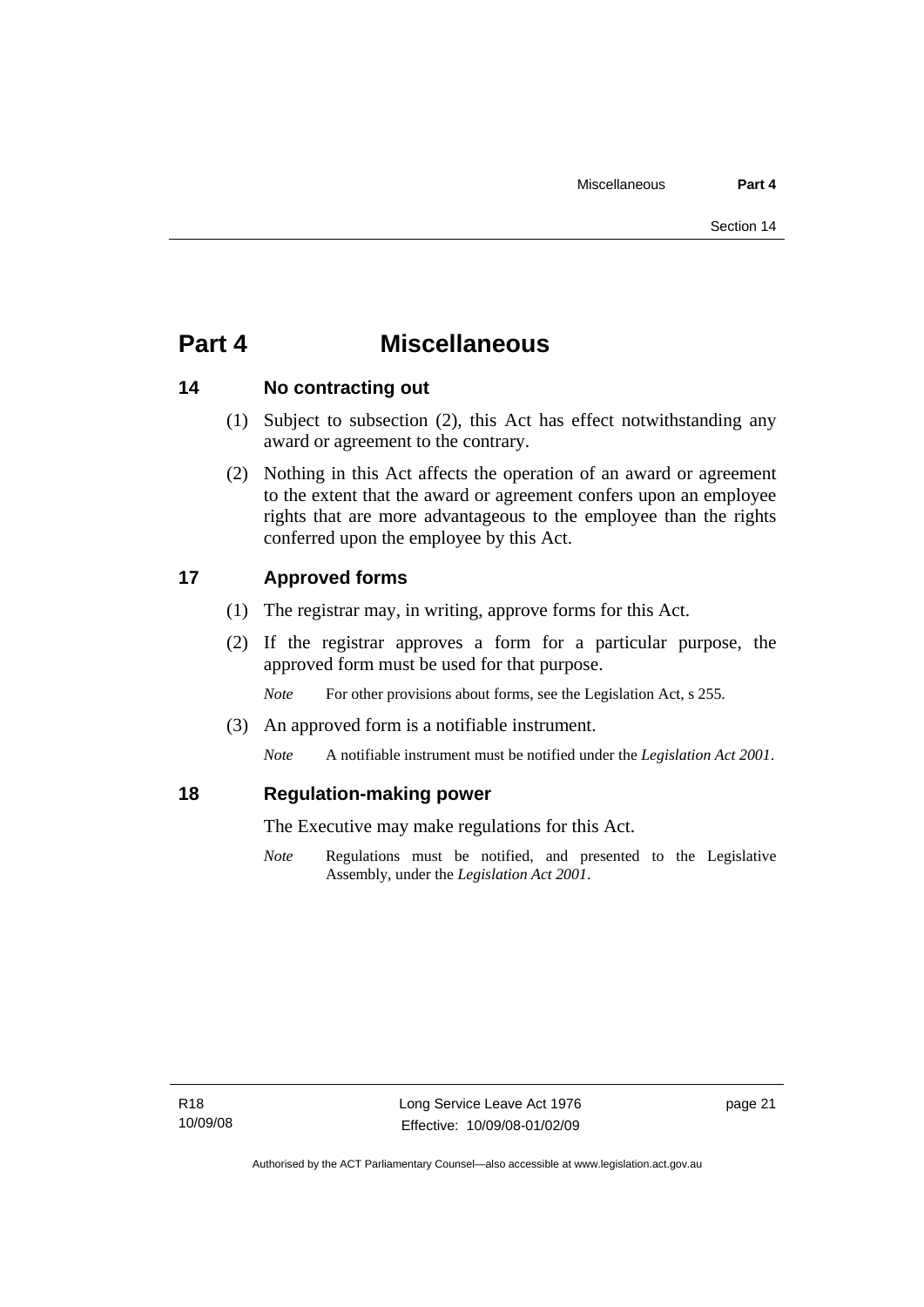# <span id="page-27-0"></span>*<u>U* Dictionary</u>

(see s 2)

*Note 1* The Legislation Act contains definitions and other provisions relevant to this Act.

*Note 2* For example, the Legislation Act, dict, pt 1 defines the following terms:

- chief executive (see s 163)
	- **function**
	- month
	- notifiable instrument (see s 10)
	- public servant.

*agreement* means an industrial agreement made under the *Workplace Relations Act 1996* (Cwlth).

*approved training contract—*see the *Training and Tertiary Education Act 2003*, dictionary.

*associated company* means a company that is a subsidiary, holding company or related body corporate under the Corporations Act, section 9.

*authorised officer* means a person who is an authorised officer under section 13A.

*award* means an award or determination under the *Workplace Relations Act 1996* (Cwlth).

*award holiday* means a day that is, under an award or agreement, a holiday for people employed in an industry.

*casual employee* means a person who is, from time to time offered regular and systematic employment on the basis that the offer of employment might be accepted or rejected and in circumstances where it could be expected by that person that further employment of the same type would or might be offered and accepted, but in respect of which there is no certainty about the period over which it would continue to be offered.

page 22 Long Service Leave Act 1976 Effective: 10/09/08-01/02/09

R18 10/09/08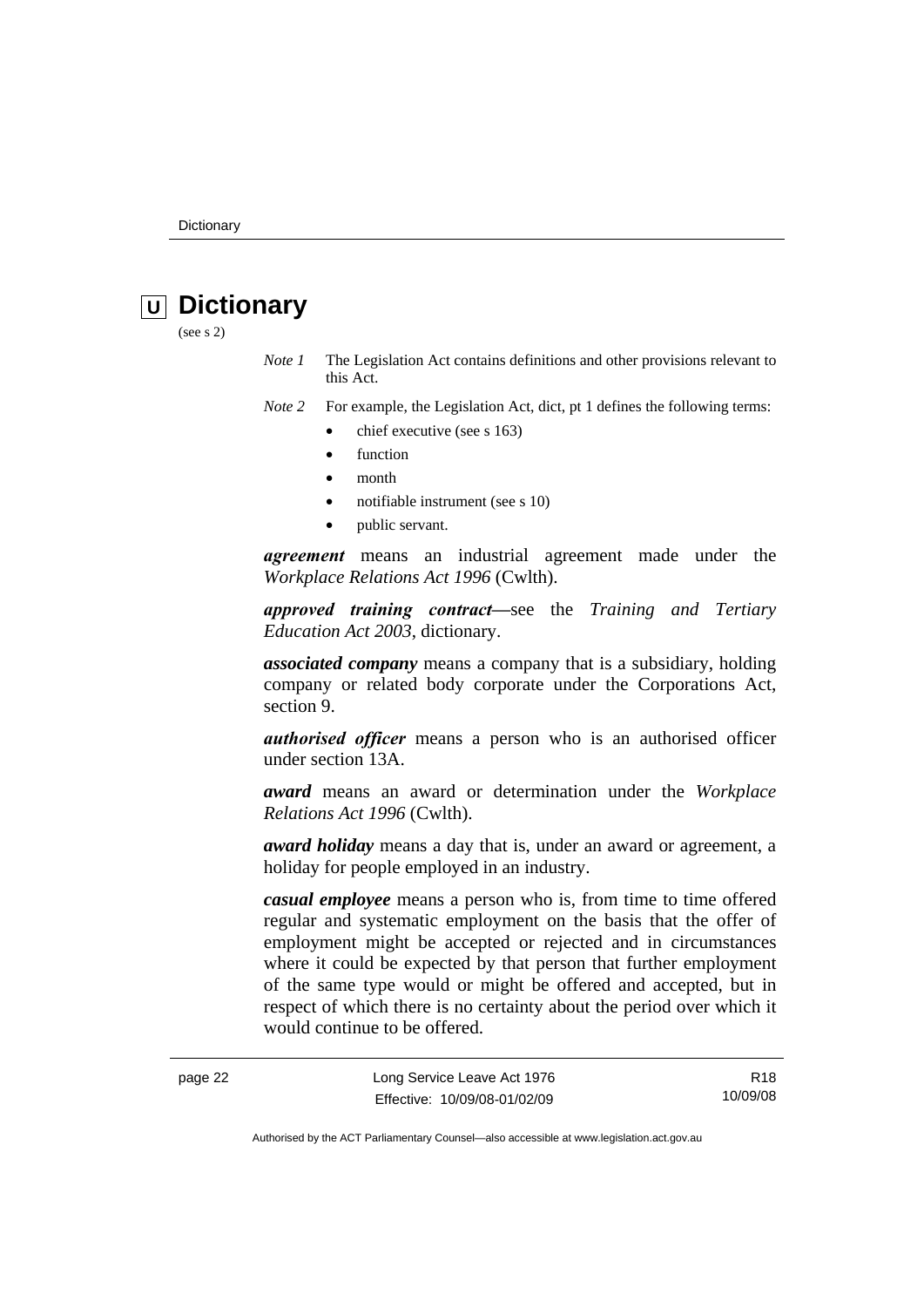*continuous service*, in relation to an employee, includes—

- (a) a period of annual leave or long service leave; and
- (b) a period of leave, not exceeding 2 weeks in any 1 year, taken because of illness or injury; and
- (c) a period during which the service of the employee is interrupted or ended by his or her employer with the intention of avoiding the granting of long service leave; and
- (d) for an employee who begins service with an employer within 1 year after the day the employee's apprenticeship, or an approved training contract, with the employer ends—the period of the apprenticeship or approved training contract.

*determination* includes a variation, suspension, interpretation or cancellation of a determination.

*employee* includes—

- (a) a person who is remunerated at piecework rates; and
- (b) a part-time employee; and
- (c) a casual employee.

*minimum retiring age*, in relation to a person, means—

- (a) if a minimum retiring age applies to the person under an award or agreement—the age fixed by the award or agreement; and
- (b) in any other case—the age of 65 years.

*ordinary remuneration*, in relation to an employee, means the sum of—

- (a) the salary or wages payable to the employee; and
- (b) any allowances payable to the employee in respect of skill, qualifications, board and lodging; and

page 23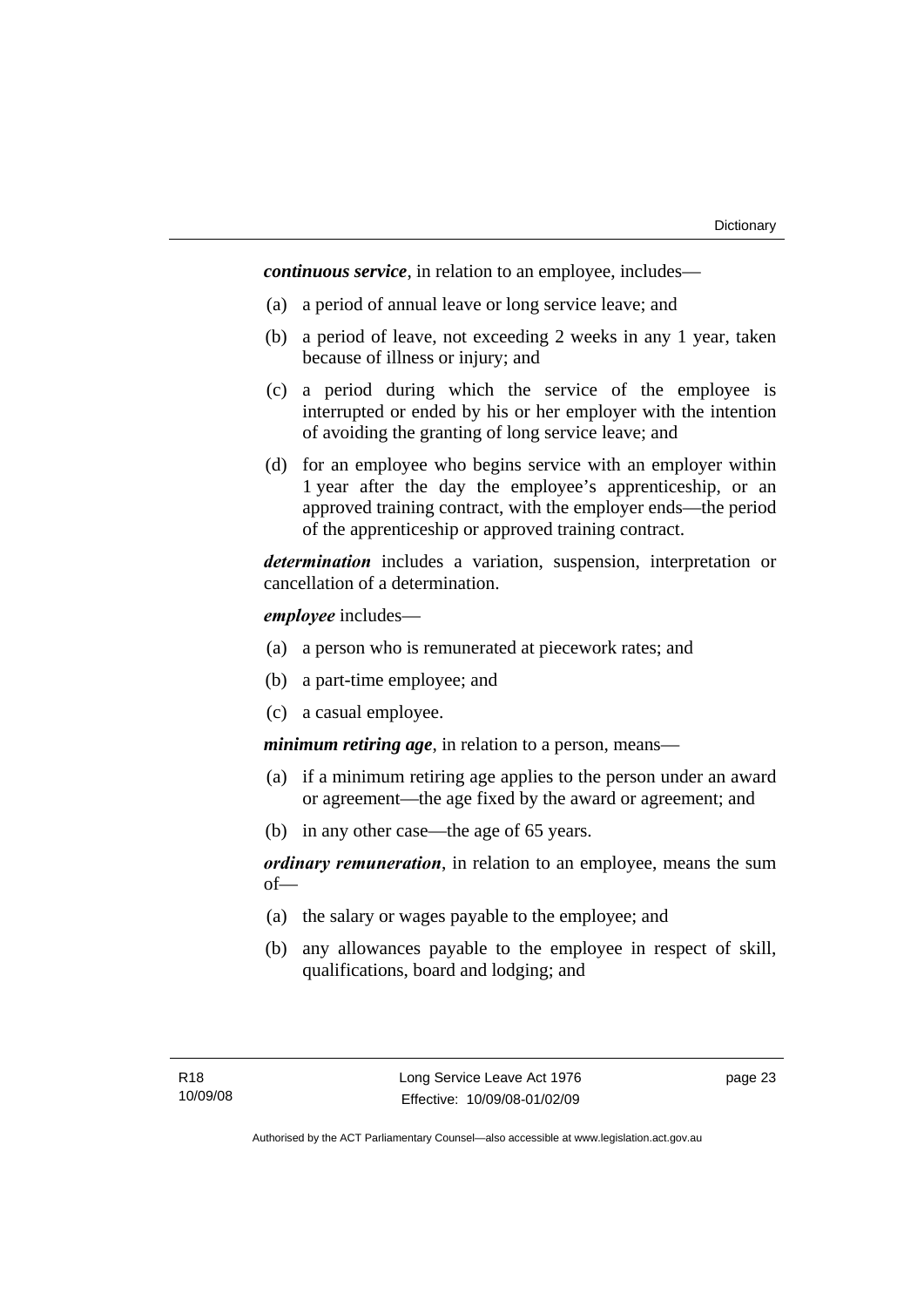- (c) any amounts payable to the employee under a bonus, performance pay or incentive scheme, being amounts that are usually paid to the employee with his or her salary or wages; and
- (d) where the employee is provided with board and lodging by his or her employer, an amount equal to the value of that board and lodging.

*period of service*—see section 2G (Periods of service).

*salary or wages* does not include—

- (a) payments in respect of overtime; or
- (b) payments at penalty rates of pay; or
- (c) allowances which, under an award or agreement, are not to be taken into account in determining a rate of remuneration in respect of overtime.

*trainee* means the person who is obliged under an approved training contract to undertake training.

page 24 Long Service Leave Act 1976 Effective: 10/09/08-01/02/09

R18 10/09/08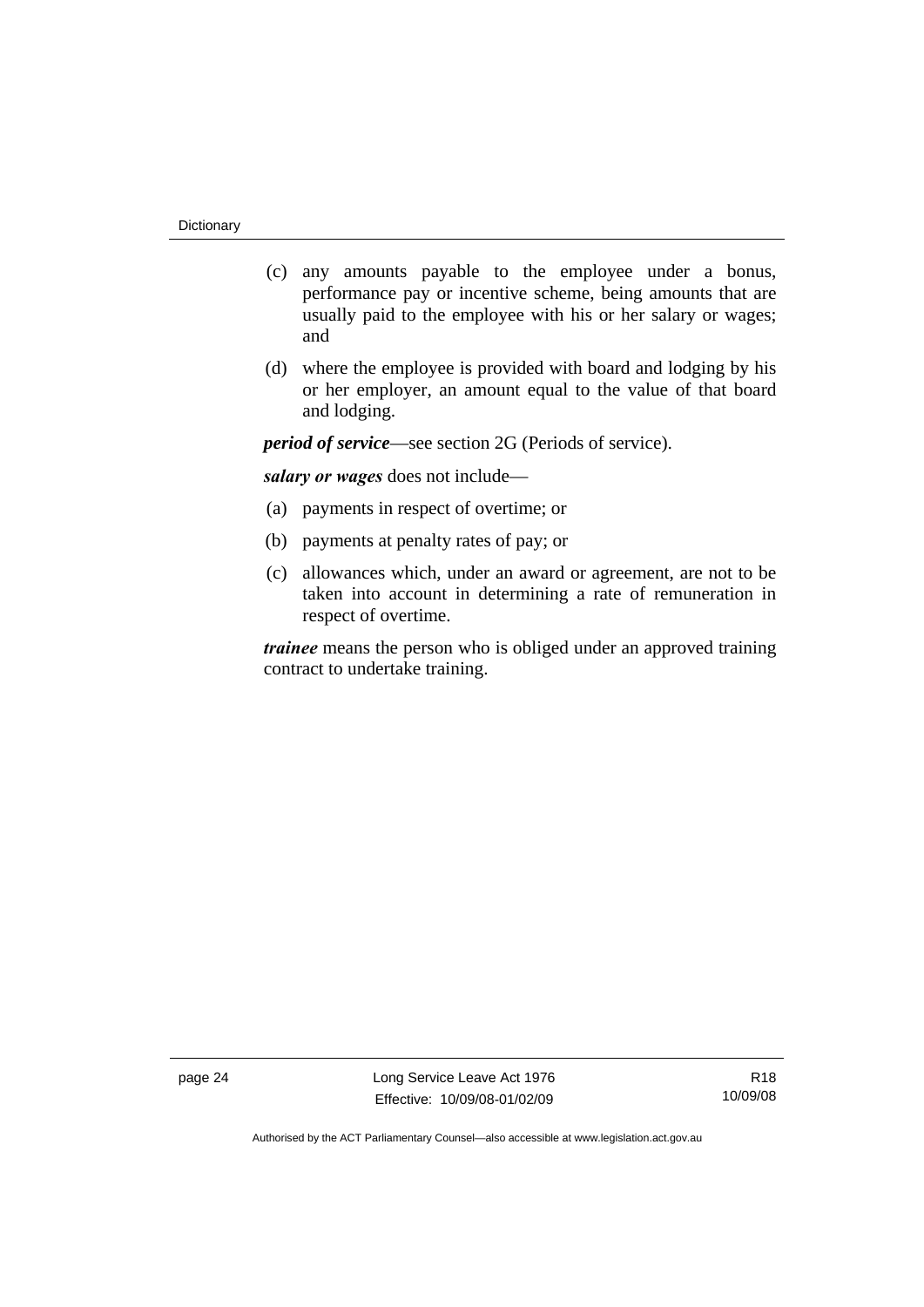## <span id="page-30-0"></span>**Endnotes**

## **1 About the endnotes**

Amending and modifying laws are annotated in the legislation history and the amendment history. Current modifications are not included in the republished law but are set out in the endnotes.

Not all editorial amendments made under the *Legislation Act 2001*, part 11.3 are annotated in the amendment history. Full details of any amendments can be obtained from the Parliamentary Counsel's Office.

Uncommenced amending laws and expiries are listed in the legislation history and the amendment history. These details are underlined. Uncommenced provisions and amendments are not included in the republished law but are set out in the last endnote.

If all the provisions of the law have been renumbered, a table of renumbered provisions gives details of previous and current numbering.

The endnotes also include a table of earlier republications.

| $am = amended$                               | $ord = ordinance$                         |
|----------------------------------------------|-------------------------------------------|
| $amdt = amendment$                           | $orig = original$                         |
| $ch = chapter$                               | $par = paragraph/subparagraph$            |
| $def = definition$                           | $pres = present$                          |
| $dict = dictionary$                          | $prev = previous$                         |
| $disallowed = disallowed by the Legislative$ | $(\text{prev}) = \text{previously}$       |
| Assembly                                     | $pt = part$                               |
| $div = division$                             | $r = rule/subrule$                        |
| $exp = expires/expired$                      | $renum = renumbered$                      |
| $Gaz = gazette$                              | $reloc = relocated$                       |
| $hdg =$ heading                              | $R[X]$ = Republication No                 |
| $IA = Interpretation Act 1967$               | $RI = reissue$                            |
| $ins = inserted/added$                       | $s = section/subsection$                  |
| $LA =$ Legislation Act 2001                  | $sch = schedule$                          |
| $LR =$ legislation register                  | $sdiv = subdivision$                      |
| $LRA =$ Legislation (Republication) Act 1996 | $sub = substituted$                       |
| $mod = modified/modification$                | $SL = Subordinate$ Law                    |
| $o = order$                                  | underlining = whole or part not commenced |
| $om = omitted/repealed$                      | or to be expired                          |
|                                              |                                           |

#### **2 Abbreviation key**

R18 10/09/08 Long Service Leave Act 1976 Effective: 10/09/08-01/02/09

page 25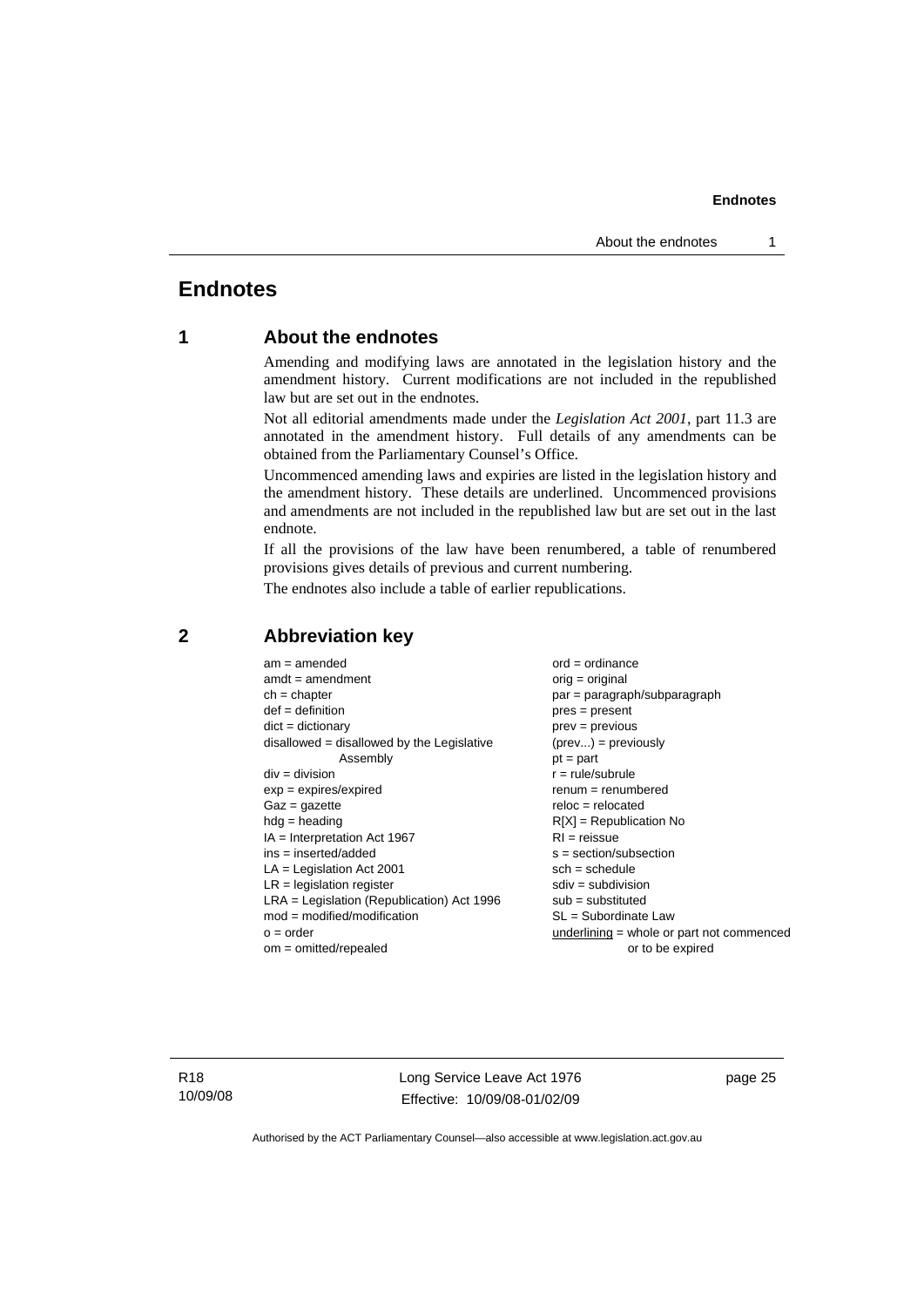## <span id="page-31-0"></span>**3 Legislation history**

This Act was originally a Commonwealth ordinance—the *Long Service Leave Ordinance 1976* A1976-27 (Cwlth).

The *Australian Capital Territory (Self-Government) Act 1988* (Cwlth), s 34 (4) converted most former Commonwealth ordinances in force in the ACT into ACT enactments. This allowed the ACT Legislative Assembly to amend and repeal the laws. This Act was converted into an ACT enactment on 11 May 1989 (selfgovernment day).

As with most ordinances in force in the ACT, the name was changed from *Ordinance* to *Act* by the *Self-Government (Citation of Laws) Act 1989* No 21, s 5 on 11 May 1989 (self-government day).

Before 11 May 1989, ordinances commenced on their notification day unless otherwise stated (see *Seat of Government (Administration) Act 1910* (Cwlth), s 12).

#### **Legislation before becoming Territory enactment**

#### **Long Service Leave Act 1976 No 27**

notified 16 June 1976 commenced 16 June 1976

as amended by

**Long Service Leave (Amendment) Ordinance 1978 No 20**  notified 8 August 1978 commenced 8 August 1978

**Long Service Leave (Amendment) Ordinance 1981 No 24** 

notified 10 September 1981 commenced 10 September 1981

#### **Ordinances Revision (Companies Amendments) Ordinance 1982 No 38 sch 4**

notified 30 June 1982 commenced 1 July 1982 (s 2)

#### **Long Service Leave (Amendment) Ordinance 1987 No 73**

notified 22 December 1987 commenced 1 January 1988 (s 2)

page 26 Long Service Leave Act 1976 Effective: 10/09/08-01/02/09

R18 10/09/08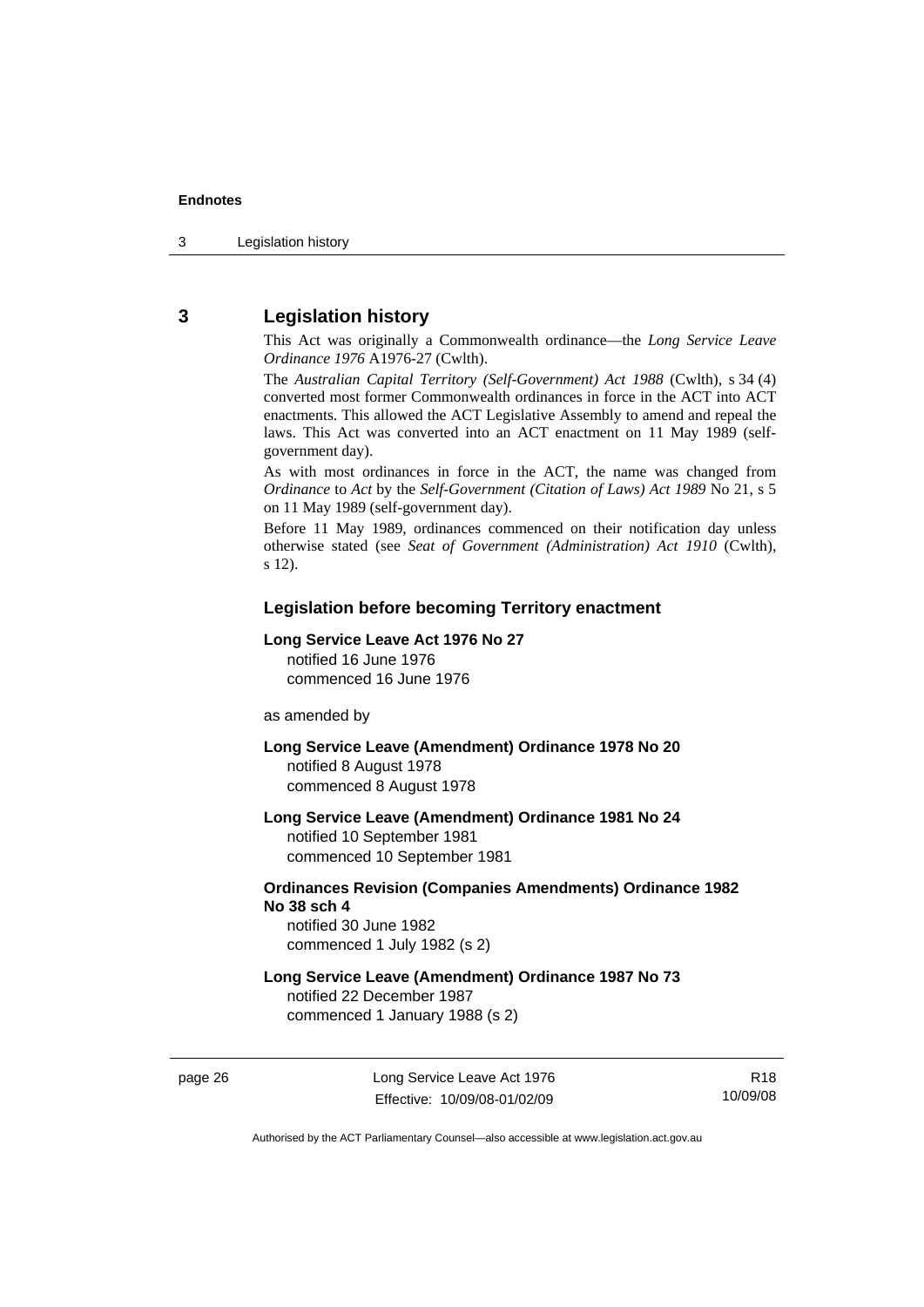#### **Self-Government (Consequential Amendments) Ordinance 1989 No 38 sch 1**

notified 10 May 1989 (Cwlth Gaz No S160) s 1, s 2 commenced 10 May 1989 (s 2 (1)) sch 1 commenced 11 May 1989 (s 2 (2) and see Cwlth Gaz 1989 No S164)

#### **Legislation after becoming Territory enactment**

#### **Statute Law Revision (Miscellaneous Provisions) Act 1993 No 1 sch 1**  notified 1 March 1993 (Gaz 1993 No S23) sch 1 commenced 1 March 1993

#### **Statute Law Revision (Penalties) Act 1994 No 81 sch**

notified 29 November 1994 (Gaz 1994 No S253) s 1, s 2 commenced 29 November 1994 (s 2 (1)) sch commenced 29 November 1994 (s 2 (2) and see Gaz 1994 No S269)

## **Statutory Offices (Miscellaneous Provisions) Act 1994 No 97 sch pt 1**

notified 15 December 1994 (Gaz 1994 No S280) s 1, s 2 commenced 15 December 1994 (s 2 (1)) sch pt 1 commenced 15 December 1994 (s 2 (2) and Gaz 1994 No S293)

#### **Statute Law Revision Act 1995 No 46 sch**

notified 18 December 1995 (Gaz 1995 No S306) sch commenced 18 December 1995 (s 2)

#### **Long Service Leave (Amendment) Act 1997 No 68**

notified 9 October 1997 (Gaz 1997 No S300) ss 1-3 commenced 9 October 1997 (s 2 (1)) remainder commenced 17 December 1997 (s 2 (2) and Gaz 1997 No S416)

#### **Long Service Leave (Cleaning, Building and Property Services) Act 1999 No 85 s 69**

notified 23 December 1999 (Gaz 1999 No S65) pt 1, pt 2 commenced 23 December 1999 (s 2 (1)) s 69 commenced 23 June 2000 (s 2 (3))

R18 10/09/08 page 27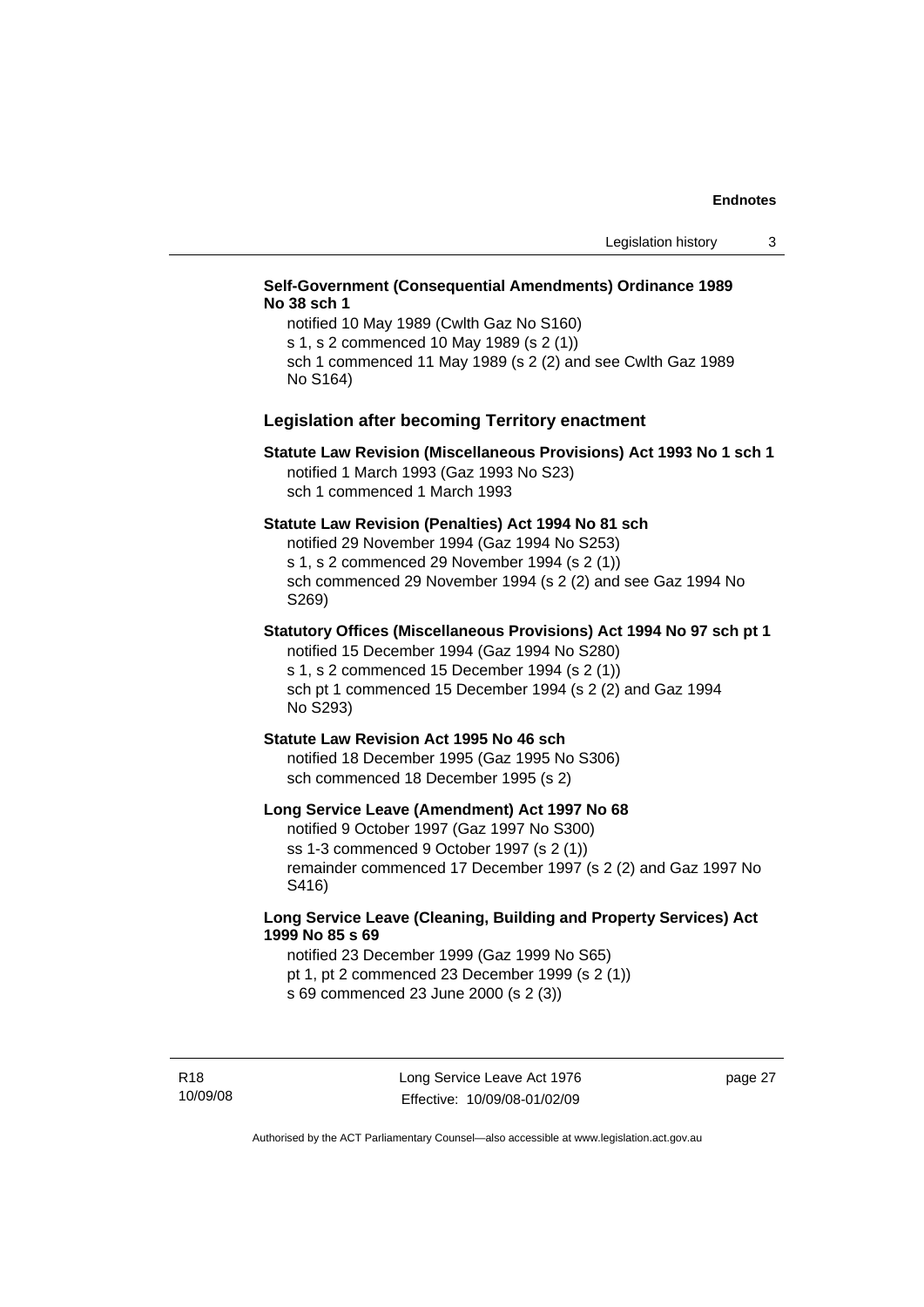| Legislation history<br>-3 |  |
|---------------------------|--|
|---------------------------|--|

| Legislation (Consequential Amendments) Act 2001 No 44 pt 229<br>notified 26 July 2001 (Gaz 2001 No 30)<br>s 1, s 2 commenced 26 July 2001 (IA s 10B)<br>pt 229 commenced 12 September 2001 (s 2 and see Gaz 2001<br>No S65)                     |
|-------------------------------------------------------------------------------------------------------------------------------------------------------------------------------------------------------------------------------------------------|
| Statute Law Amendment Act 2001 (No 2) 2001 No 56 pt 3.35<br>notified 5 September 2001 (Gaz 2001 No S65)<br>amdts commenced 5 September 2001 (s 2 (1))                                                                                           |
| Vocational Education and Training Act 2003 A2003-37 sch 2 pt 2.5<br>notified LR 8 September 2003<br>s 1, s 2 commenced 8 September 2003 (LA s 75 (1))<br>sch 2 pt 2.5 commenced 1 November 2003 (s 2)                                           |
| Long Service Leave Legislation Amendment Act 2003 A2003-45 pt 2<br>notified LR 2 October 2003<br>s 1, s 2 commenced 2 October 2003 (LA s 75 (1))<br>pt 2 commenced 3 October 2003 (s 2)                                                         |
| <b>Criminal Code (Theft, Fraud, Bribery and Related Offences)</b><br>Amendment Act 2004 A2004-15 sch 2 pt 2.52<br>notified LR 26 March 2004<br>s 1, s 2 commenced 26 March 2004 (LA s 75 (1))<br>sch 2 pt 2.52 commenced 9 April 2004 (s 2 (1)) |
| Long Service Leave Amendment Act 2005 A2005-22<br>notified LR 12 May 2005<br>s 1, s 2 commenced 12 May 2005 (LA s 75 (1))<br>ss 3-12, sch 1 commenced 13 May 2005 (s 2 and CN2005-5)<br>remainder commenced 20 May 2005 (s 2 and CN2005-7)      |
| Occupational Health and Safety Legislation Amendment Act 2005<br>A2005-38 s 5<br>notified LR 30 August 2005<br>s 1, s 2 commenced 30 August 2005 (LA s 75 (1))                                                                                  |

s 5 commenced 31 August 2005 (s 2)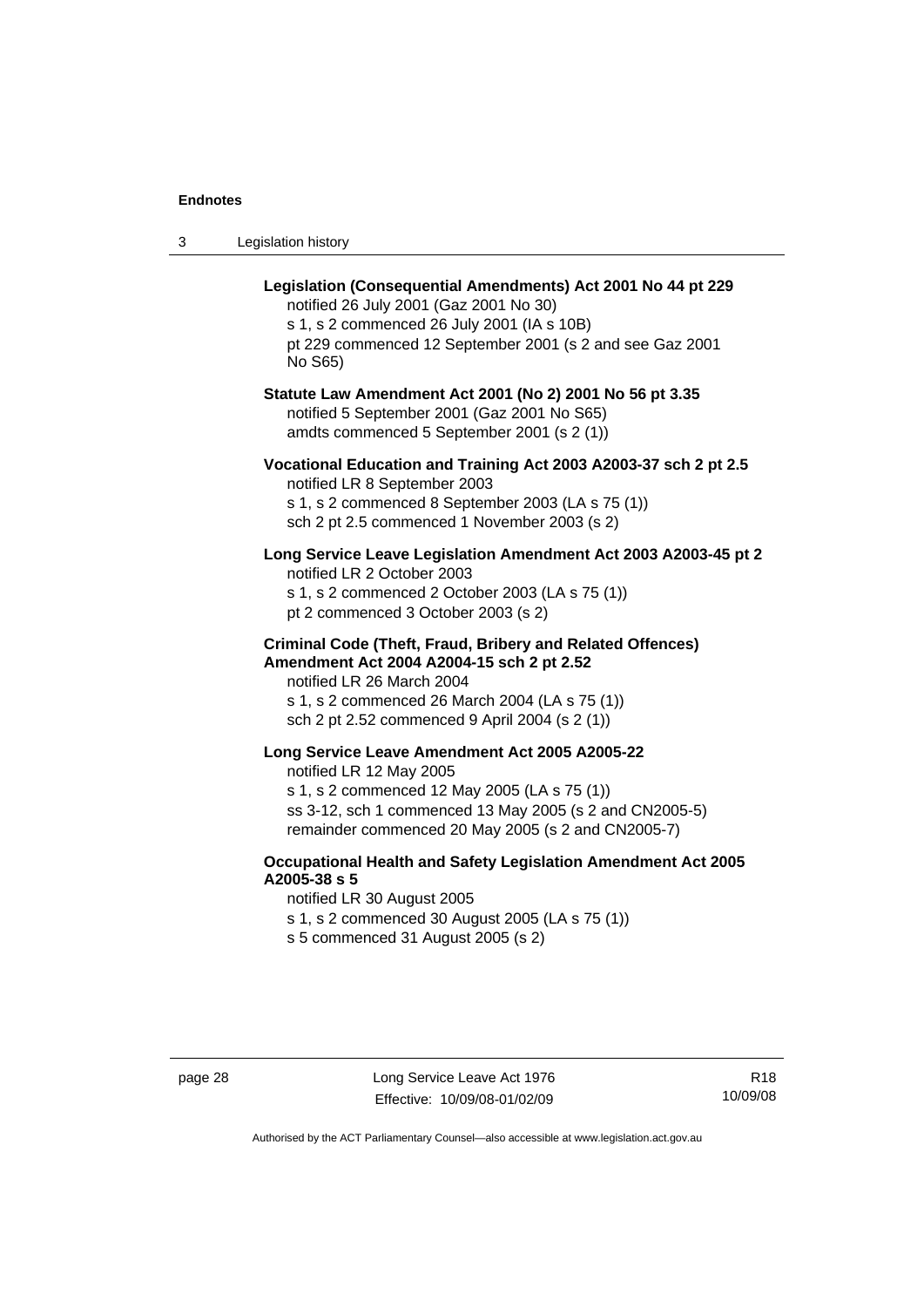## <span id="page-34-0"></span>**Statute Law Amendment Act 2007 A2007-3 sch 3 pt 3.63**

notified LR 22 March 2007

s 1, s 2 taken to have commenced 1 July 2006 (LA s 75 (2)) sch 3 pt 3.63 commenced 12 April 2007 (s 2 (1))

#### **Training and Tertiary Education Legislation Amendment Act 2007 A2007-12 sch 1 pt 1.9**

notified LR 13 June 2007 s 1, s 2 commenced 13 June 2007 (LA s 75 (1)) sch 1 pt 1.9 commenced 1 July 2007 (s 2 and CN2007-3)

#### **ACT Civil and Administrative Tribunal Legislation Amendment Act 2008 (No 2) A2008-37 sch 1 pt 1.71**

notified LR 4 September 2008 s 1, s 2 commenced 4 September 2008 (LA s 75 (1)) sch 1 pt 1.71 commences on the commencement of ACT Civil and Administrative Tribunal Act 2008 A2008-35 s 6 (s 2 (1)) *Note* default commencement under A2008-35: 4 September 2010

**Long Service Leave Legislation Amendment Act 2008 A2008-43** 

notified LR 9 September 2008 s 1, s 2 commenced 9 September 2008 (LA s 75 (1)) remainder commenced 10 September 2008 (s 2)

## **4 Amendment history**

| Preliminary<br>pt 1 hdg  | ins A2005-22 s 4                                                                                                                                                                                                                                                                                |
|--------------------------|-------------------------------------------------------------------------------------------------------------------------------------------------------------------------------------------------------------------------------------------------------------------------------------------------|
| Name of Act<br>s 1       | sub A2005-22 s 4                                                                                                                                                                                                                                                                                |
| <b>Dictionary</b><br>s 2 | am 1981 No 24 s 2; 1987 No 73 s 4; 1997 No 68 s 4; 1999<br>No 85 s 69: ss renum R6 LA<br>defs reloc to dict A2005-22 s 6<br>def approved training agreement ins 1997 No 68 s 4<br>om A2003-37 amdt 2.10<br>def <b>associated company</b> am 1982 No 38 sch 4; 1995 No 46<br>sch; 1997 No 68 s 4 |
|                          | om A2005-22 s 5                                                                                                                                                                                                                                                                                 |

R18 10/09/08 Long Service Leave Act 1976 Effective: 10/09/08-01/02/09

page 29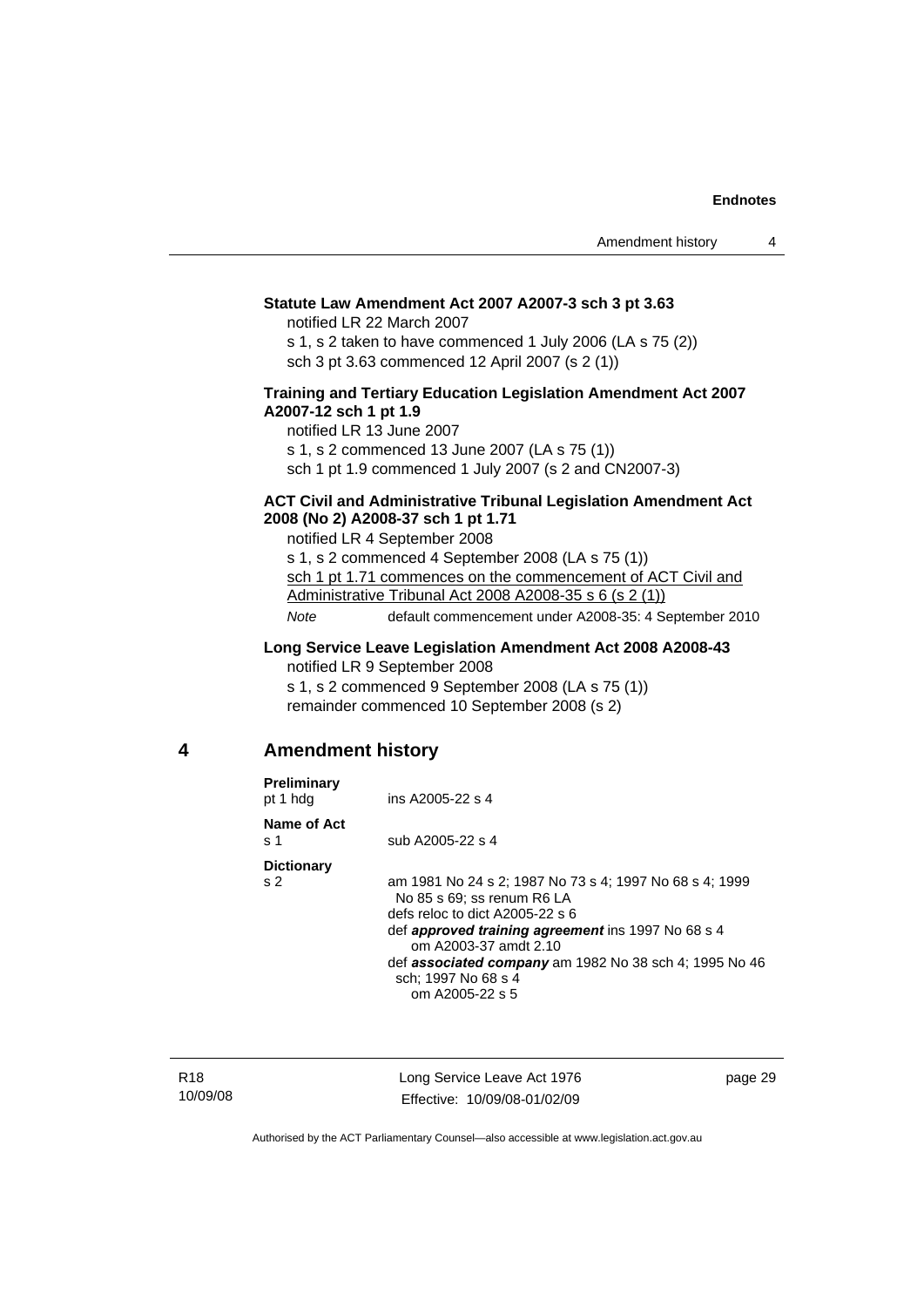4 Amendment history

```
 def award holiday om A2005-22 s 5 
                  def continuous service am 1997 No 68 s 4; A2003-37 
                  amdt 2.12 
                      om A2005-22 s 5 
                  def minimum retiring age am 1987 No 73 s 4 
                     om A2005-22 s 5 
                  def training agreement ins 1997 No 68 s 4 
                     om A2003-37 amdt 2.14 
                  s 2 remainder om A2005-22 s 7 
                  pres s 2 ins A2005-22 s 7 
Notes 
                 ins A2005-22 s 7
Offences against Act—application of Criminal Code etc 
s 2B ins A2005-22 amdt 1.1 
Important concepts 
                 ins A2005-22 s 7
Commission recipients may be employees 
s 2C ins A2005-22 s 7 
Benefits under this Act and LSL (BCI) Act 
                 ins A2005-22 s 7 am A2008-43 s 4 
Benefits under this Act and LSL (CCI) Act 
s 2E ins A2005-22 s 7
                  am A2008-43 s 5 
Working out remuneration—employee also receives commission 
s 2F ins A2005-22 s 7
Periods of service 
                 ins A2005-22 s 7
                  am A2005-38 s 5 
Entitlement to long service leave 
s 3 sub 1987 No 73 s 5 
                  am 1997 No 68 s 5 
                  sub A2005-22 s 8 
                  am A2008-43 s 6 
Amount of long service leave 
s 4 sub 1987 No 73 s 5; A2005-22 s 8
Entitlement to payment in lieu of payment 
s 5 am 1978 No 20 
                  om 1987 No 73 s 5
```
page 30 Long Service Leave Act 1976 Effective: 10/09/08-01/02/09

R18 10/09/08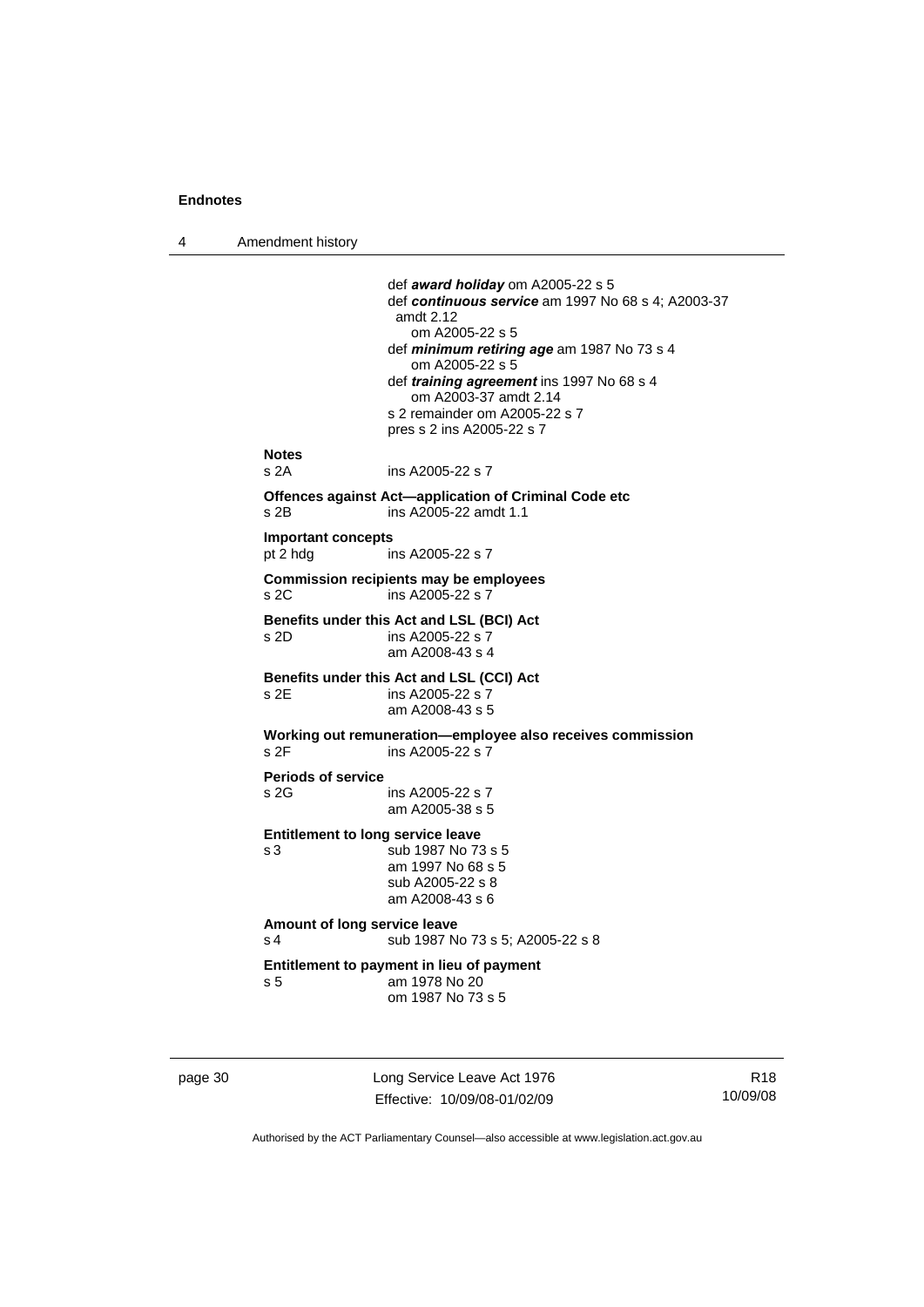Amendment history 4

| <b>Grant of leave</b> |                                                                                                                                                                                                                                                                 |
|-----------------------|-----------------------------------------------------------------------------------------------------------------------------------------------------------------------------------------------------------------------------------------------------------------|
| s 6                   | am 1978 No 20; 1994 No 81 sch; 1997 No 68 s 6<br>sub A2005-22 amdt 1.2<br>am A2008-43 s 7, s 8                                                                                                                                                                  |
|                       |                                                                                                                                                                                                                                                                 |
|                       | am 1997 No 68 s 7                                                                                                                                                                                                                                               |
| s 8                   | am 1978 No 20; 1994 No 81 sch; 1997 No 68 s 8; ss renum<br>R6 LA; A2005-22 amdt 1.3; ss renum R10 LA (see A2005-22<br>amdt 1.4)                                                                                                                                 |
| s 9                   | Public holidays not to count as leave<br>sub A2003-45 s 4                                                                                                                                                                                                       |
| s 10A                 | Continuity of service in certain cases<br>ins 1987 No 73 s 6                                                                                                                                                                                                    |
|                       |                                                                                                                                                                                                                                                                 |
| s 11A                 | ins 1987 No 73 s 7<br>am 1997 No 68 s 9; A2008-43 s 9                                                                                                                                                                                                           |
|                       | Pay for ineligible service after 7 years                                                                                                                                                                                                                        |
|                       | sub A2005-22 s 9<br>ins 1987 No 73 s 7                                                                                                                                                                                                                          |
|                       | am 1997 No 68 s 10<br>om A2008-43 s 10                                                                                                                                                                                                                          |
|                       | Pro rata long service leave entitlement                                                                                                                                                                                                                         |
| s 11C                 | ins 1987 No 73 s 7<br>am 1997 No 68 s 11; A2003-45 s 5; A2005-22 s 10                                                                                                                                                                                           |
|                       | <b>Calculation of ordinary remuneration</b>                                                                                                                                                                                                                     |
|                       | ins 1987 No 73 s 7<br>am 1997 No 68 s 12                                                                                                                                                                                                                        |
|                       |                                                                                                                                                                                                                                                                 |
|                       | am 1978 No 20; 1994 No 81 sch; 1997 No 68 s 13; pars<br>renum R6 LA<br>sub A2005-22 amdt 1.5                                                                                                                                                                    |
| pt 3 hdg              | ins A2005-22 s 11                                                                                                                                                                                                                                               |
|                       |                                                                                                                                                                                                                                                                 |
| s 13                  | sub 1994 No 97 sch pt 1; 1997 No 68 s 13                                                                                                                                                                                                                        |
|                       | am 2001 No 44 amdt 1.2680, amdt 1.2681<br>sub A2005-22 s 11                                                                                                                                                                                                     |
|                       | $(3)-(5)$ exp 13 May 2006 (s 13 (5))                                                                                                                                                                                                                            |
|                       | <b>Payment for leave</b><br>s <sub>7</sub><br>Manner of payment for leave<br>Pay in lieu of long service leave<br>s 11B hdg<br>s 11B<br>s 11D<br>Long service leave records<br>s 12<br><b>Administration and enforcement</b><br>Registrar of long service leave |

R18 10/09/08 Long Service Leave Act 1976 Effective: 10/09/08-01/02/09

page 31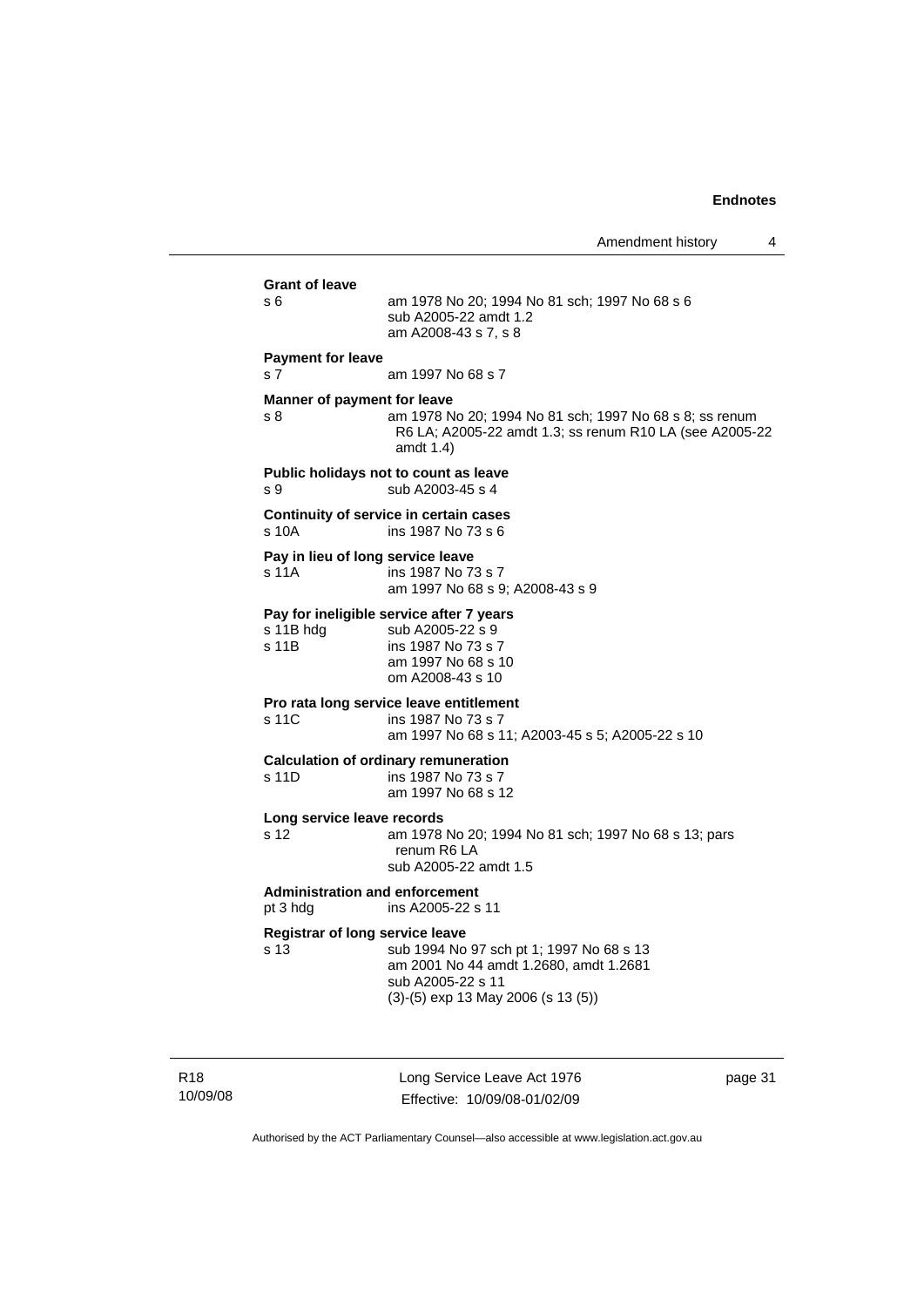4 Amendment history

| Appointment of authorised officers<br>s 13A | ins 1997 No 68 s 14<br>sub A2005-22 s 11<br>$(2)-(4)$ exp 13 May 2006 (s 13A $(4)$ )                                                                                     |
|---------------------------------------------|--------------------------------------------------------------------------------------------------------------------------------------------------------------------------|
| <b>Identity cards</b><br>s 13B              | ins 1997 No 68 s 14<br>sub A2005-22 amdt 1.6<br>(5)-(7) exp 13 May 2005 (s 13B (7))                                                                                      |
| $s$ 13 $C$                                  | Powers of entry of authorised officers<br>ins 1997 No 68 s 14                                                                                                            |
| <b>Complaints</b><br>s 13D                  | ins 1997 No 68 s 14<br>am 2001 No 44 amdts 1.2682-1.2685; A2007-3 amdt 3.350                                                                                             |
| Notice to comply with Act<br>s 13E          | ins 1997 No 68 s 14<br>sub A2005-22 amdt 1.7                                                                                                                             |
| Internal review by registrar<br>s 13F       | ins 1997 No 68 s 14<br>sub A2008-37 amdt 1.308                                                                                                                           |
| <b>Review by ACAT</b><br>s 13G              | ins 1997 No 68 s 14<br>sub A2008-37 amdt 1.308                                                                                                                           |
| s 13H hdg<br>s <sub>13H</sub>               | Failing to comply with requirement of authorised officer<br>sub A2004-15 amdt 2.113<br>ins 1997 No 68 s 14<br>am A2004-15 amdt 2.114, amdt 2.115<br>om A2005-22 amdt 1.8 |
| Liability<br>s 13J                          | ins 1997 No 68 s 14<br>am 2001 No 44 amdt 1.2686, amdt 1.2687<br>sub A2007-3 amdt 3.351                                                                                  |
| Delegation by registrar<br>s 13K            | ins 1997 No 68 s 14<br>sub A2007-3 amdt 3.352                                                                                                                            |
| <b>Miscellaneous</b><br>pt 4 hdg            | ins A2005-22 s 12                                                                                                                                                        |
| <b>Offence</b><br>s 15                      | om 1978 No 20                                                                                                                                                            |
|                                             |                                                                                                                                                                          |

page 32 Long Service Leave Act 1976 Effective: 10/09/08-01/02/09

R18 10/09/08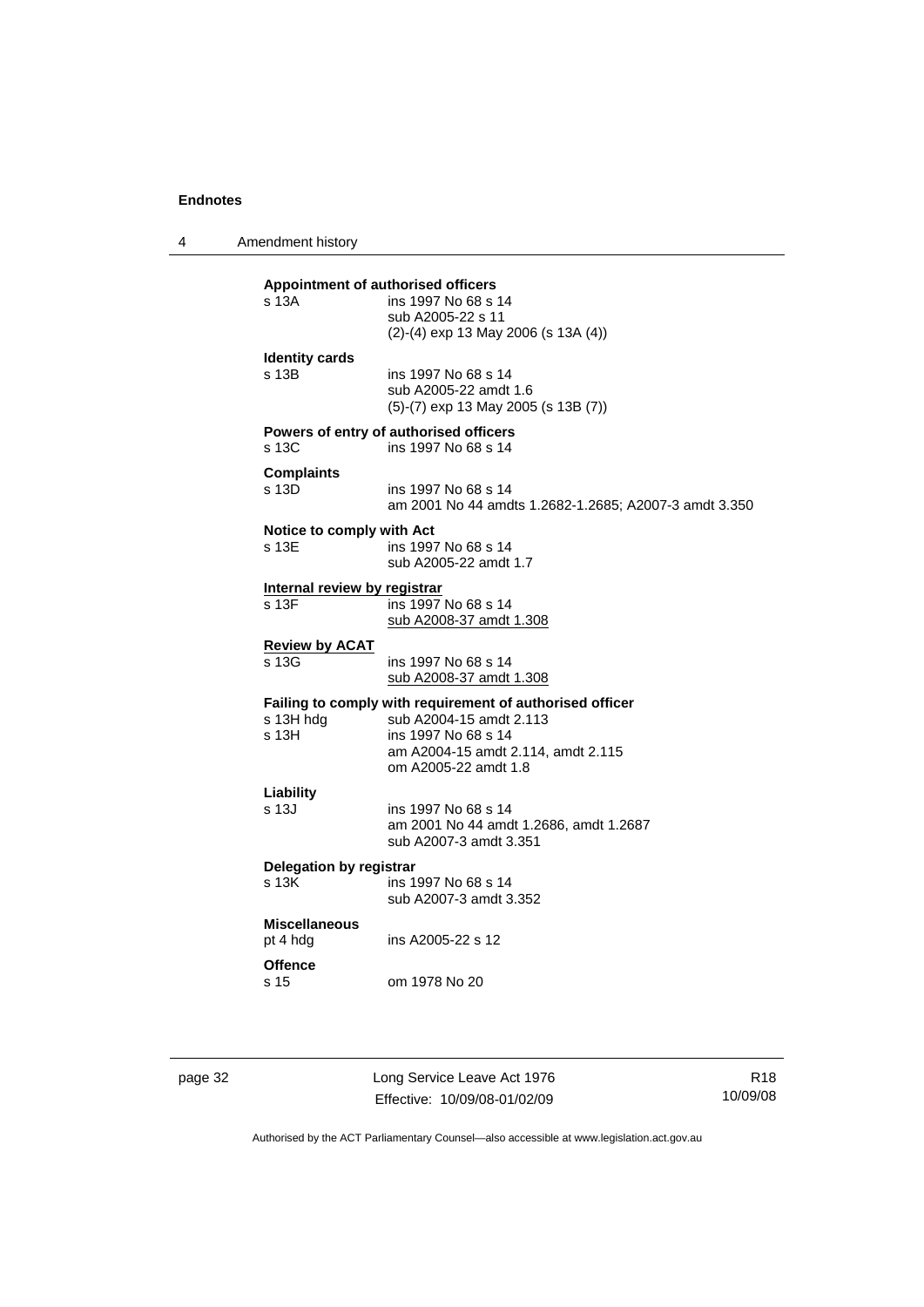Amendment history 4

| <b>Application of Act</b><br>s 16      | am A2005-22 s 13<br>exp 20 May 2005 (s 16 (5))                                                                                                                                                                                                                                                                                                                                                                                                                                                                                                                                                                                                                                                                                                                                                                                                                                                                                                                                                                                                                                                                            |  |  |
|----------------------------------------|---------------------------------------------------------------------------------------------------------------------------------------------------------------------------------------------------------------------------------------------------------------------------------------------------------------------------------------------------------------------------------------------------------------------------------------------------------------------------------------------------------------------------------------------------------------------------------------------------------------------------------------------------------------------------------------------------------------------------------------------------------------------------------------------------------------------------------------------------------------------------------------------------------------------------------------------------------------------------------------------------------------------------------------------------------------------------------------------------------------------------|--|--|
| <b>Approved forms</b><br>s 17          | om 1993 No 1 sch 1<br>ins 2001 No 44 amdt 1.2688<br>am A2007-3 amdt 3.353                                                                                                                                                                                                                                                                                                                                                                                                                                                                                                                                                                                                                                                                                                                                                                                                                                                                                                                                                                                                                                                 |  |  |
| <b>Regulation-making power</b><br>s 18 | am 1989 No 38 sch 1<br>sub 1997 No 68 s 15; 2001 No 44 amdt 1.2688                                                                                                                                                                                                                                                                                                                                                                                                                                                                                                                                                                                                                                                                                                                                                                                                                                                                                                                                                                                                                                                        |  |  |
| <b>Dictionary</b><br>dict              | ins A2005-22 s 14<br>am A2008-37 amdt 1.309<br>def <i>agreement</i> am 1997 No 68 s 4<br>reloc from s 2 A2005-22 s 6<br>def approved training contract ins A2003-37 amdt 2.11<br>reloc from s 2 A2005-22 s 6<br>am A2007-12 amdt 1.14<br>def associated company ins A2005-22 s 14<br>def <i>authorised officer</i> ins 1997 No 68 s 4<br>reloc from s 2 A2005-22 s 6<br>def <i>award</i> am 1997 No 68 s 4<br>sub 2001 No 56 amdt 3.445<br>reloc from s 2 A2005-22 s 6<br>def award holiday ins A2005-22 s 14<br>def casual employee ins 1997 No 68 s 4<br>reloc from s 2 A2005-22 s 6<br>def continuous service ins A2005-22 s 14<br>def <i>determination</i> sub 1989 No 38 sch 1<br>reloc from s 2 A2005-22 s 6<br>def employee sub 1981 No 24 s 2l; 1997 No 68 s 4<br>reloc from s 2 A2005-22 s 6<br>def minimum retiring age ins A2005-22 s 14<br>def ordinary remuneration am 1997 No 68 s 4<br>reloc from s 2 A2005-22 s 6<br>def period of service ins A2005-22 s 14<br>def salary or wages reloc from s 2 A2005-22 s 6<br>def trainee ins 1997 No 68 s 4<br>am A2003-37 amdt 2.13<br>reloc from s 2 A2005-22 s 6 |  |  |

R18 10/09/08 Long Service Leave Act 1976 Effective: 10/09/08-01/02/09 page 33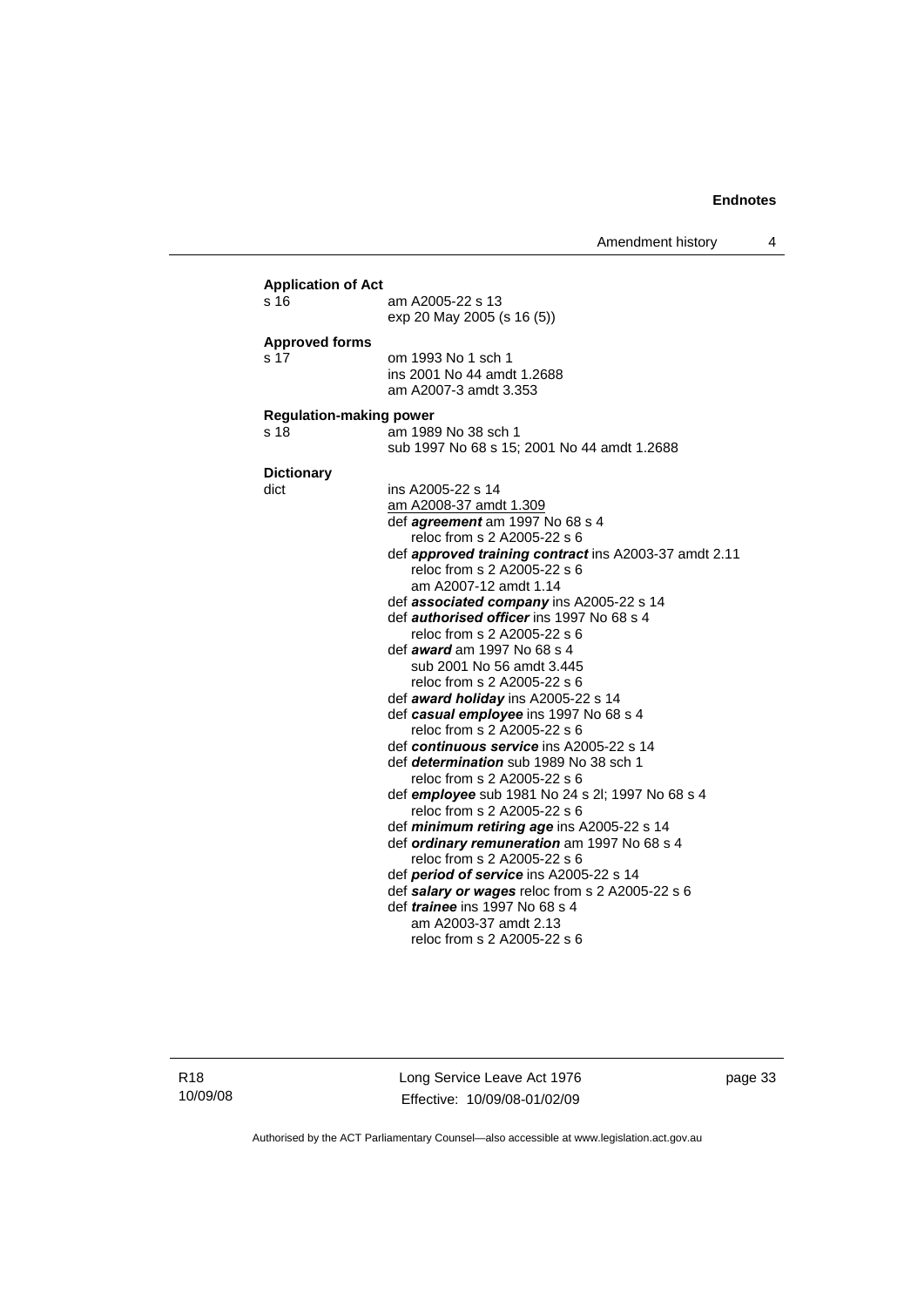<span id="page-39-0"></span>5 Earlier republications

## **5 Earlier republications**

Some earlier republications were not numbered. The number in column 1 refers to the publication order.

Since 12 September 2001 every authorised republication has been published in electronic pdf format on the ACT legislation register. A selection of authorised republications have also been published in printed format. These republications are marked with an asterisk (\*) in column 1. Electronic and printed versions of an authorised republication are identical.

| <b>Republication No Amendments to</b> |                | <b>Republication date</b> |
|---------------------------------------|----------------|---------------------------|
| 1                                     | ord 1989 No 38 | 31 May 1991               |
| $\overline{2}$                        | Act 1993 No 1  | 31 August 1993            |
| 3                                     | Act 1994 No 97 | 31 January 1995           |
| 4                                     | Act 1995 No 46 | 30 November 1996          |
| 5                                     | Act 1997 No 68 | 31 December 1997          |
| $6*$                                  | A2001-56       | 23 January 2002           |
| 7                                     | A2003-45       | 3 October 2003            |
| 8                                     | A2003-45       | 1 November 2003           |
| 9                                     | A2004-15       | 9 April 2004              |
| 10(RI)                                | A2005-22       | 18 May 2005               |
| 11(RI)                                | A2005-22       | 19 May 2005               |
| 12                                    | A2005-22       | 20 May 2005               |
| 13                                    | A2005-22       | 21 May 2005               |
| $14*$                                 | A2005-38       | 31 August 2005            |
| 15                                    | A2005-38       | 14 May 2006               |
| 16                                    | A2007-3        | 12 April 2007             |
| 17                                    | A2007-12       | 1 July 2007               |

page 34 Long Service Leave Act 1976 Effective: 10/09/08-01/02/09

R18 10/09/08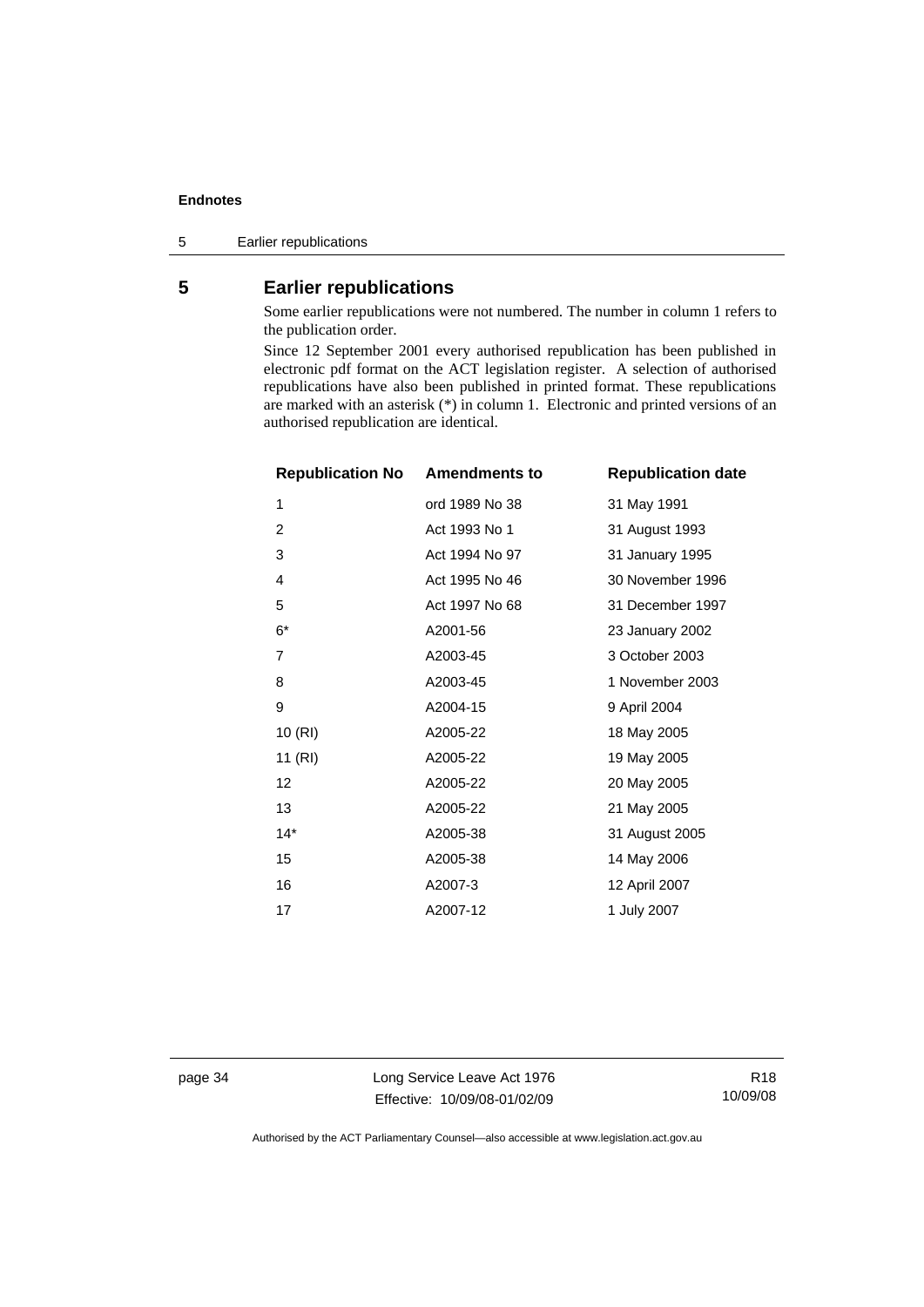## <span id="page-40-0"></span>**6 Uncommenced amendments**

The following amendments have not been included in this republication because they were uncommenced at the republication date:

## **ACT Civil and Administrative Tribunal Legislation Amendment Act 2008 (No 2) A2008-37 sch 1 pt 1.71**

# **Part 1.71 Long Service Leave Act 1976**

## **[1.308] Sections 13F and 13G**

*substitute* 

## **13F Internal review by registrar**

- (1) An employer may apply to the registrar for review of a requirement made of the employer under section 13E.
- (2) The application must—
	- (a) be in writing; and
	- (b) state the applicant's name and address; and
	- (c) set out the applicant's reasons for making the application.
	- *Note* If a form is approved under s 17 for the application, the form must be used.
- (3) The registrar must—
	- (a) confirm the requirement; or
	- (b) vary the requirement; or
	- (c) set aside the requirement.